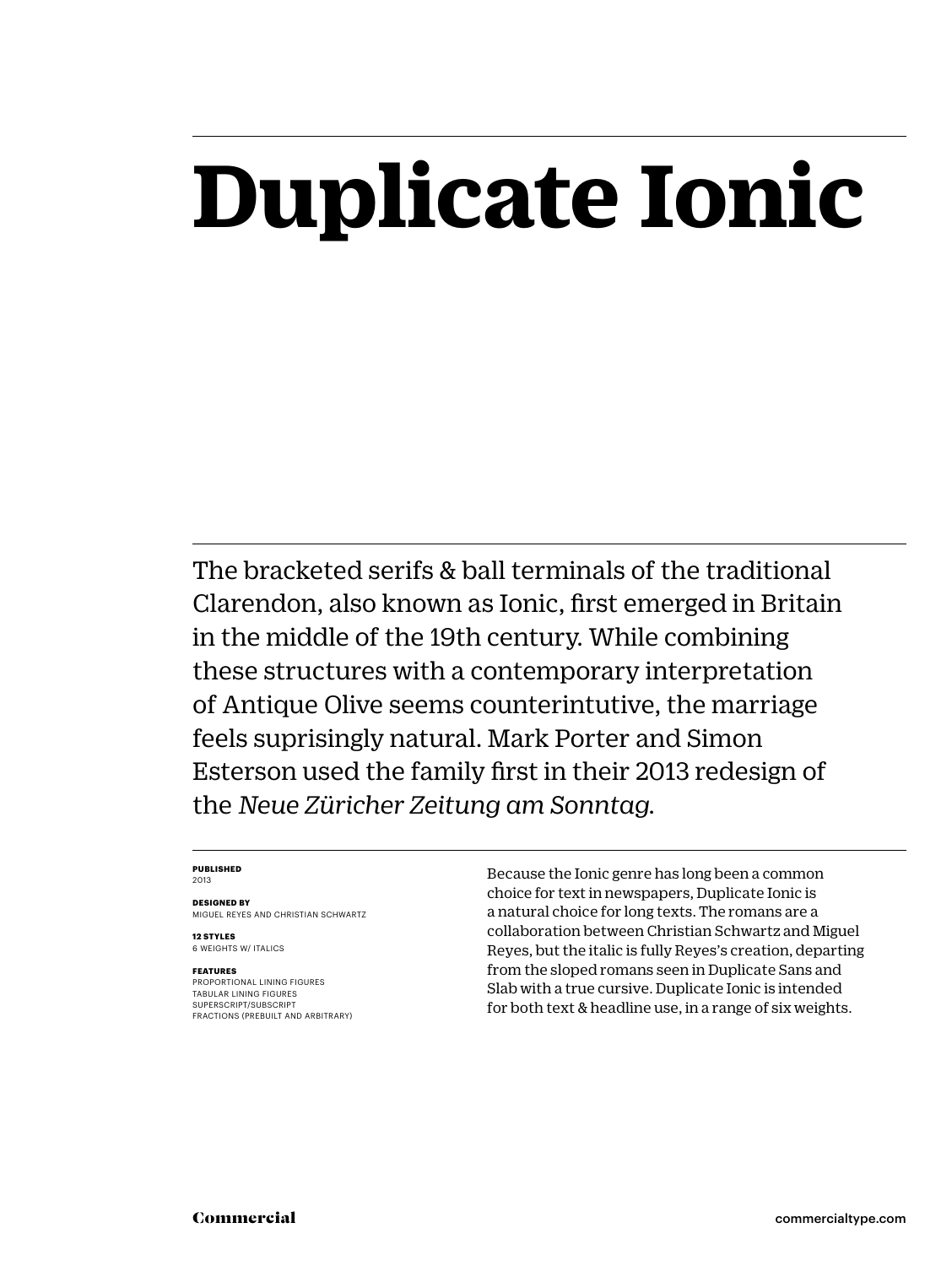Duplicate Ionic Thin *Duplicate Ionic Thin Italic* Duplicate Ionic Light *Duplicate Ionic Light Italic* Duplicate Ionic Regular *Duplicate Ionic Regular Italic* Duplicate Ionic Medium *Duplicate Ionic Medium Italic* **Duplicate Ionic Bold** *Duplicate Ionic Bold Italic* Duplicate Ionic Black *Duplicate Ionic Black Italic*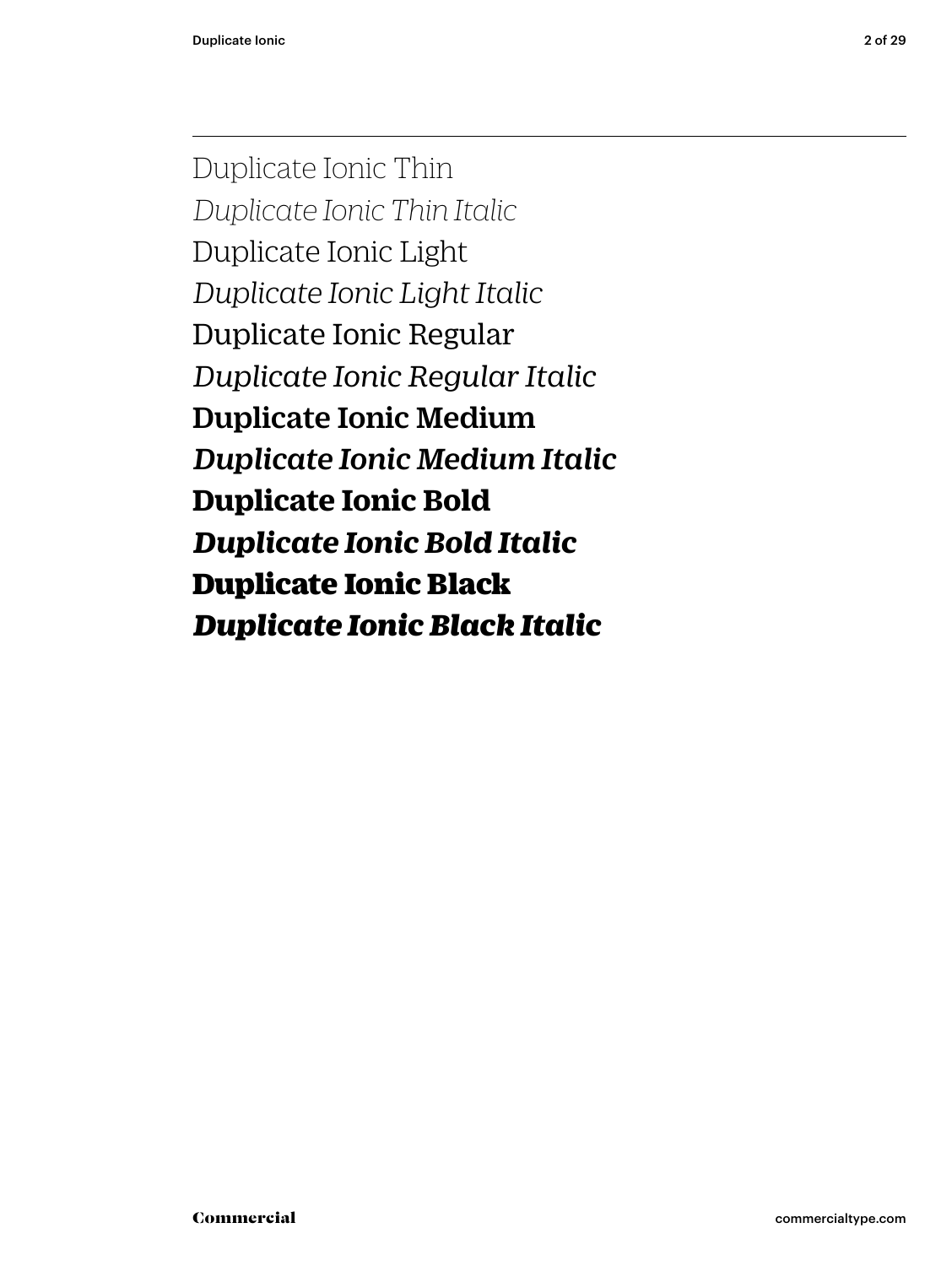## LINDISFARNE nmenlignes DUPLICATE IONIC THIN, 70 PT

## *DESIGNATION Epigravettiano* DUPLICATE IONIC THIN ITALIC, 70 PT

## DÉRACINANT Onregelmatige DUPLICATE IONIC LIGHT, 70 PT [ALTERNATE R]

# *SISTEMÁTICO Beispielsweise*

DUPLICATE IONIC LIGHT ITALIC, 70 PT [ALTERNATE C]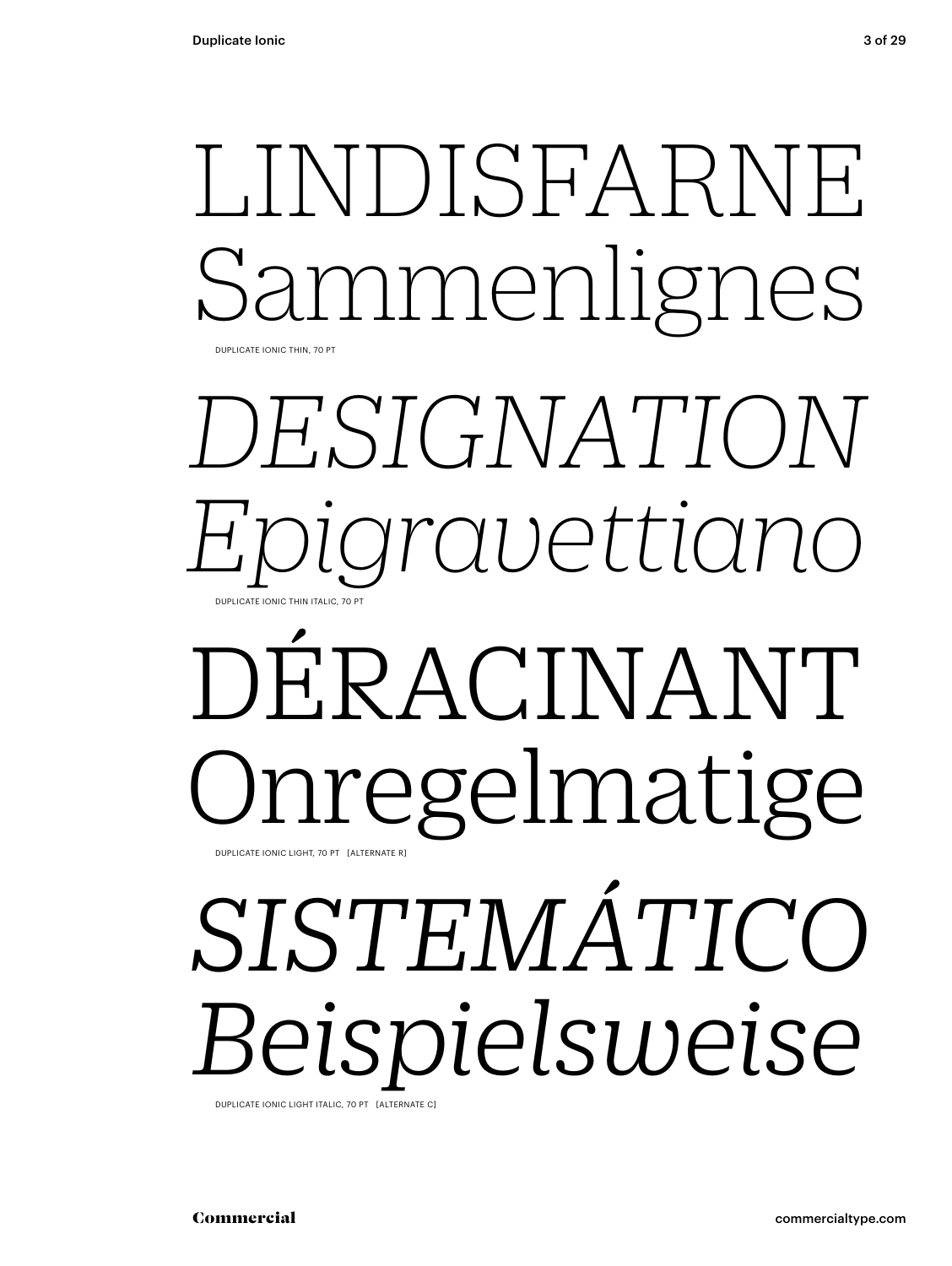## PIERWOTNIE Archiviazione DUPLICATE IONIC REGULAR, 70 PT

# *LINGÜÍSTICA Verschmelzen*

DUPLICATE IONIC REGULAR ITALIC, 70 PT

# PANTOMIME Bovenleiding

DUPLICATE IONIC MEDIUM, 70 PT [ALTERNATE g]

# *NÉANMOINS Weerkerende*

DUPLICATE IONIC MEDIUM ITALIC, 70 PT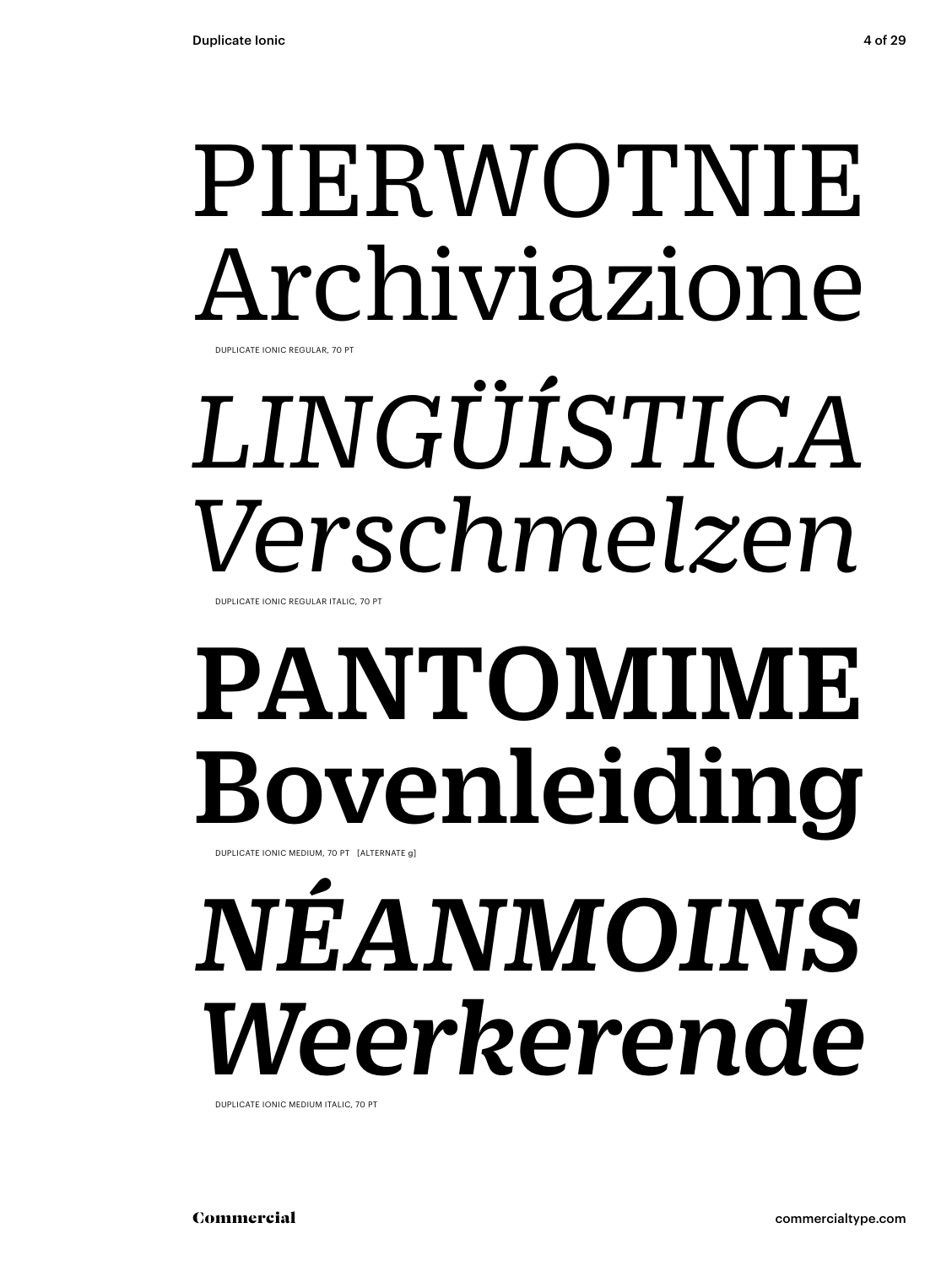# **ETYMOLOGY Evemeristica**

DUPLICATE IONIC BOLD, 70 PT

# *BESTONDEN Iðnvæðingin*

DUPLICATE IONIC BOLD ITALIC, 70 PT

## VERKETTEN Wollastonite

DUPLICATE IONIC BLACK, 70 PT [ALTERNATE R]

# *INSCRIÇÕES Concussions*

DUPLICATE IONIC BLACK ITALIC, 70 PT [ALTERNATE C Ç]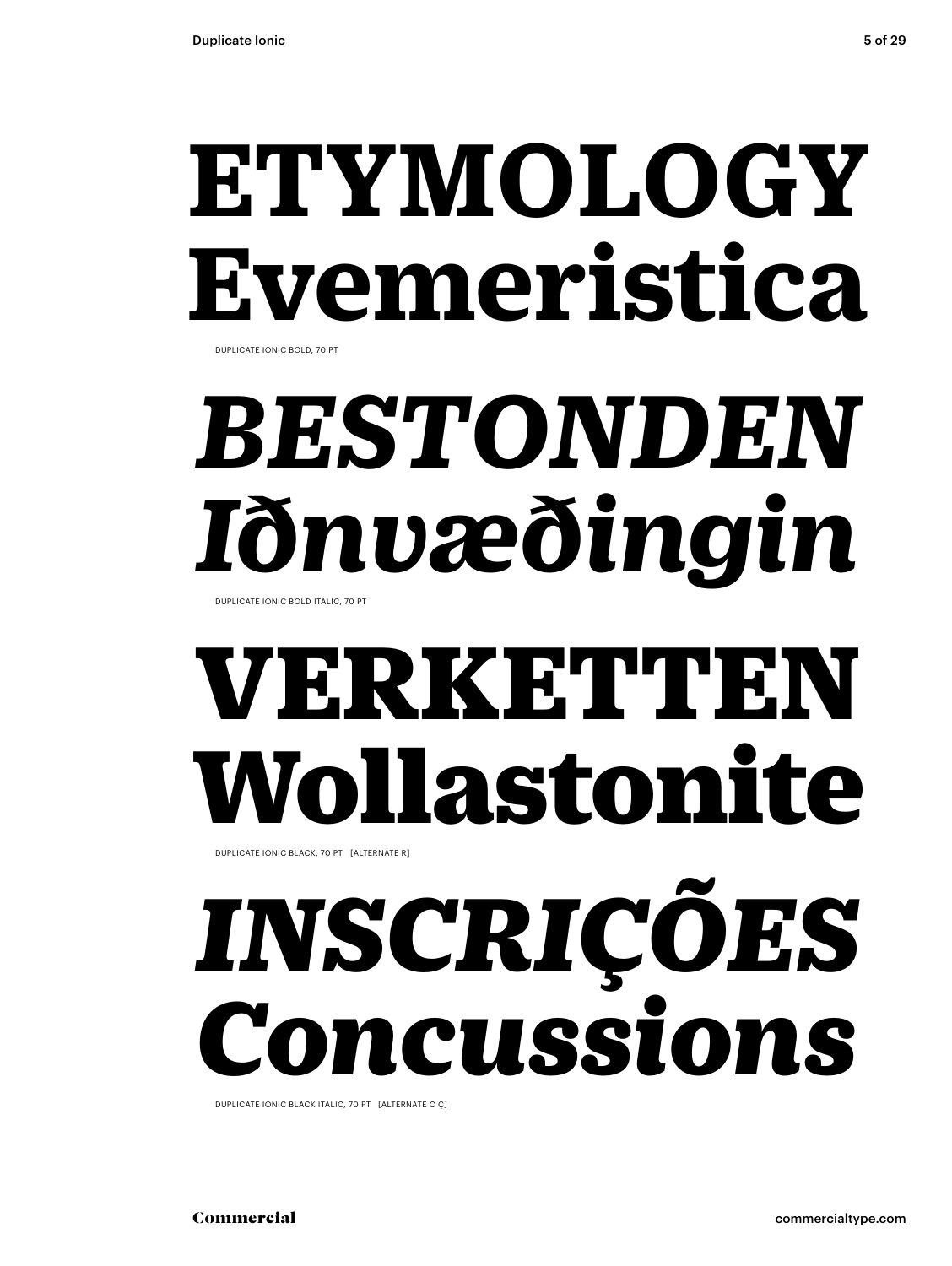Anthropological Defenses ŒUVRE HYPOTHÉTIQUE En un lugar de La Mancha DUPLICATE IONIC THIN, 40 PT

*An inflected nonspecificity RÓWNIEŻ PROCENTOWĄ Rozłącznych podukładów* DUPLICATE IONIC THIN ITALIC, 40 PT [ALTERNATE C]

### Þrettán stjörnufræðingar VERY SPECIAL ENCORE Avant & après l'utilisation

DUPLICATE IONIC LIGHT, 40 PT [ALTERNATE &

### *Vendiendo 800 unidades SIMMERING SAUCEPAN Ein måler med ei fjørvekt*

DUPLICATE IONIC LIGHT ITALIC, 40 PT [ALTERNATE R]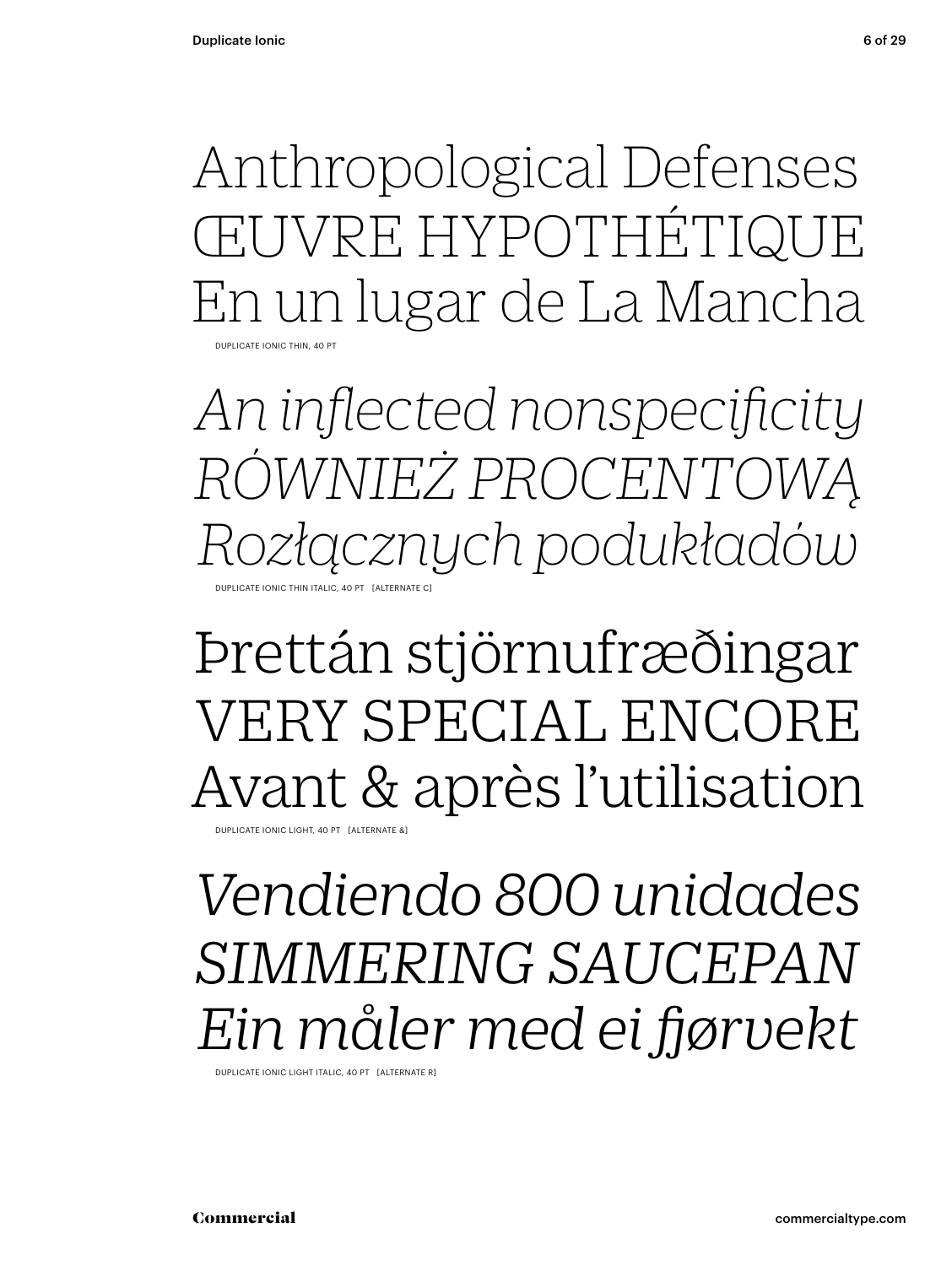## Tendenzen des Kapitals VULGÆR OG KLASSISK Un instrumento musical

DUPLICATE IONIC REGULAR, 40 PT [ALTERNATE a]

*La polarització elèctrica LOCATION NEAR & FAR Een vector geässocieerd* DUPLICATE IONIC REGULAR ITALIC, 40 PT [ALTERNATE C R]

### Northern Williamsburg SPRACHE DES KULTUS La riduzione del campo

DUPLICATE IONIC MEDIUM, 40 PT

## *Wide isoglossic conflict LA PREMIÈRE CHAÎNE Lexicostatistically Vast*

DUPLICATE IONIC MEDIUM ITALIC, 40 PT [ALTERNATE *x*]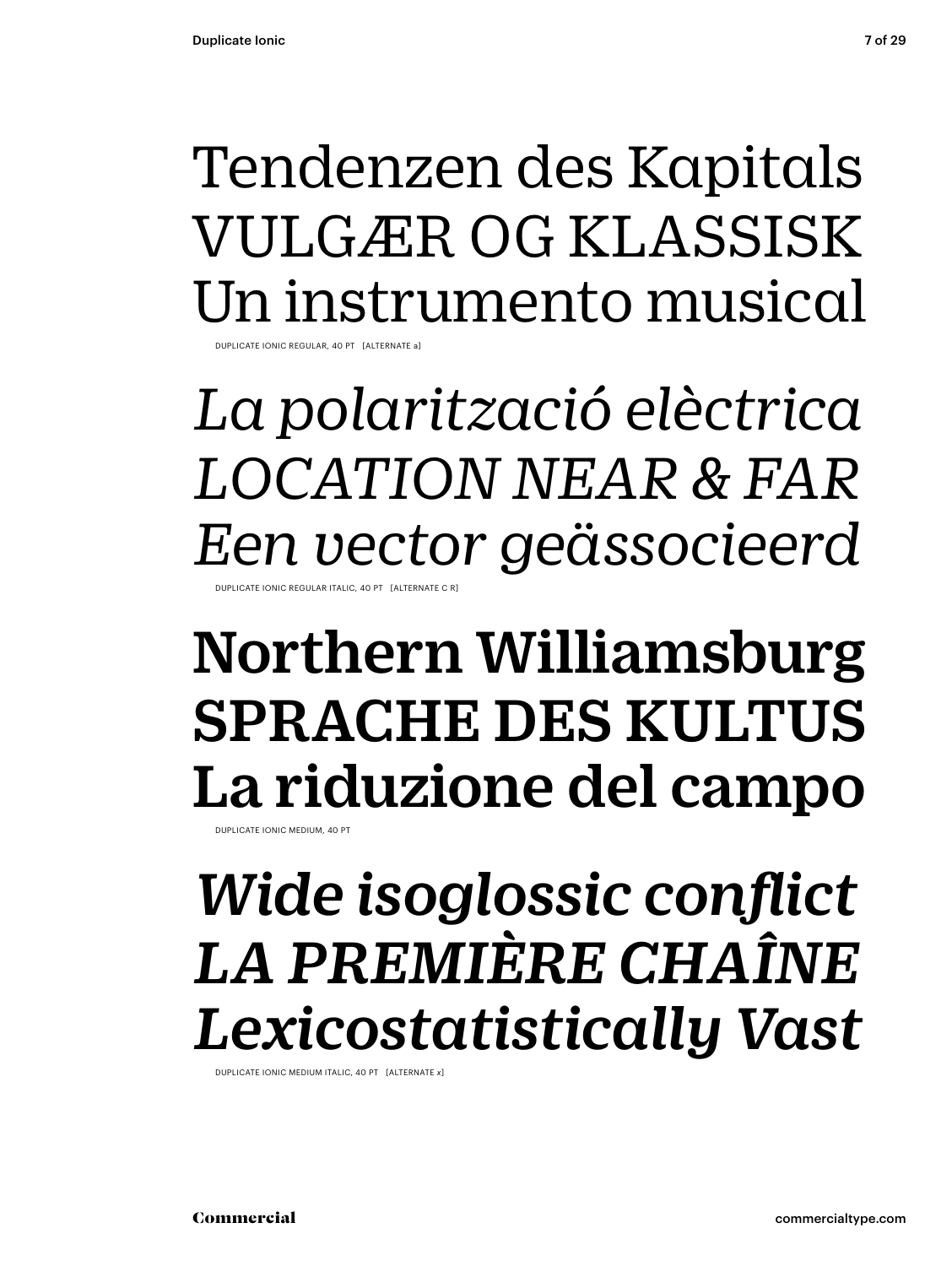## **Grand Transliteration LEVAIN SOPORIFIQUE Babylonian cuneiform**

DUPLICATE IONIC BOLD, 40 PT [ALTERNATE R a]

### *Mainspring correction FRÄMST MÄTNINGAR La época galo-romana* DUPLICATE IONIC BOLD ITALIC, 40 PT

Stoichiometric blends DORSAL CONSONANT Reasonably contented

DUPLICATE IONIC BLACK, 40 PT

## *Hidrogênio e oxigênio NEBEN DEN VELAREN Giudizio storiografico*

DUPLICATE IONIC BLACK ITALIC, 40 PT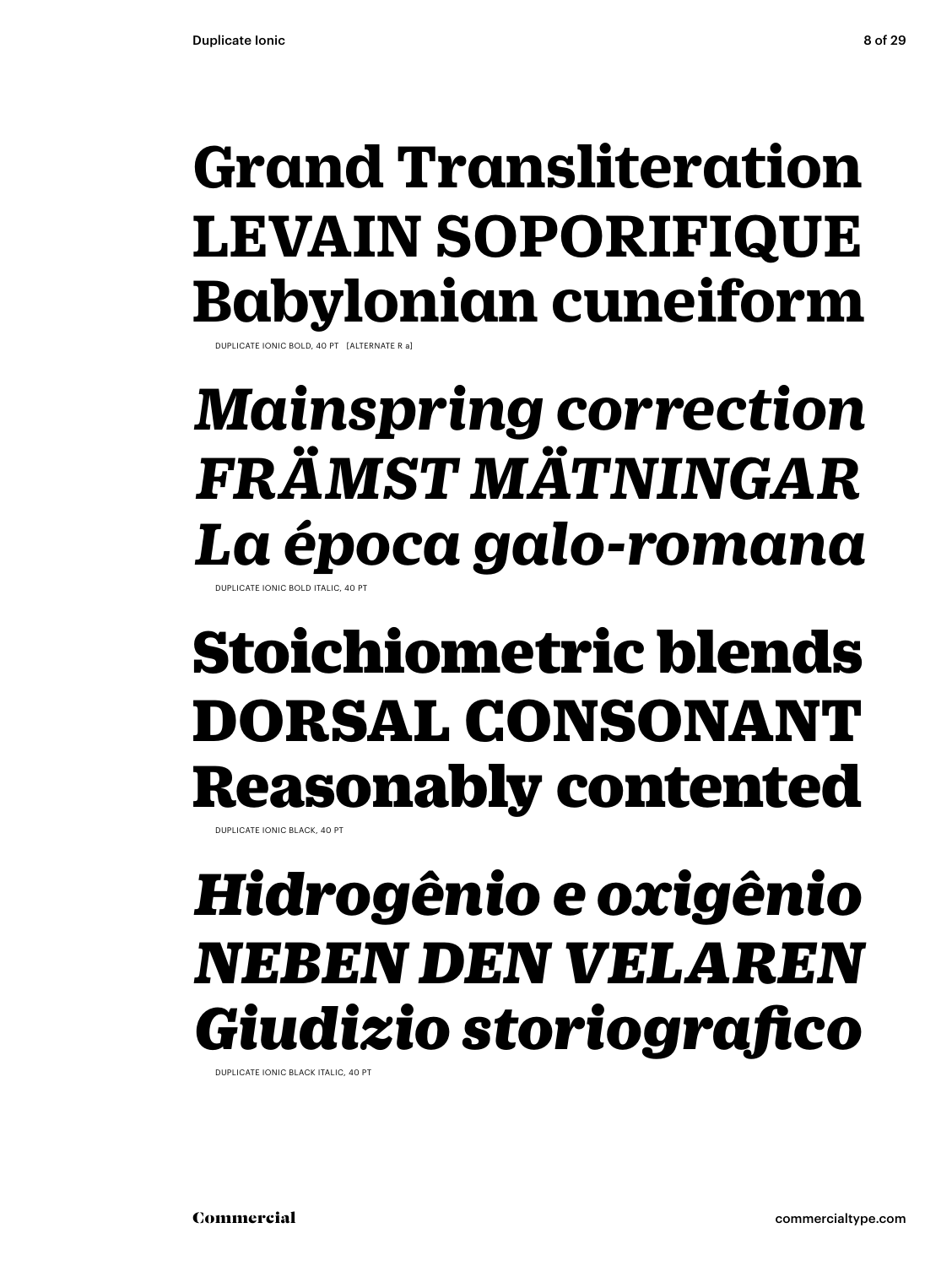MET EEN ATOOMMASSA VAN 238,0689 U Forty rectilinear chambers flanking % of the *NEARLY 72% OF ALL PATRONS REPORTED El tratado monástico del siglo XI, la Regla de*

DUPLICATE IONIC THIN, THIN ITALIC, 24 PT [ALTERNATE R]

ÅR 1911 PÅBÖRJADES FÖRHANDLINGAR The Stetson derives its name from an area *EEN BOEK DAT VEEL IS GEKOPIEERD EN In my younger and more vulnerable years* DUPLICATE IONIC LIGHT, LIGHT ITALIC, 24 PT

THE WORLD'S GREATEST EXTANT AIR Den Atatürk-Stausee (868 km<sup>2</sup>; 89,9 km<sup>3</sup>) *LE SYSTÈME FINANCIER MARCHE MAL Over sixty-seven jade manks were found*

DUPLICATE IONIC REGULAR, REGULAR ITALIC, 24 PT [ALTERNATE C x]

UTILIZZATO DAL X/XI SECOLO AL XIV Certain historiographic methods tell a *DISTILLED IN EARLY NOVEMBER, 1961 And interpretations? Do they not invite*

DUPLICATE IONIC MEDIUM, MEDIUM ITALIC, 24 PT [ALTERNATE a g]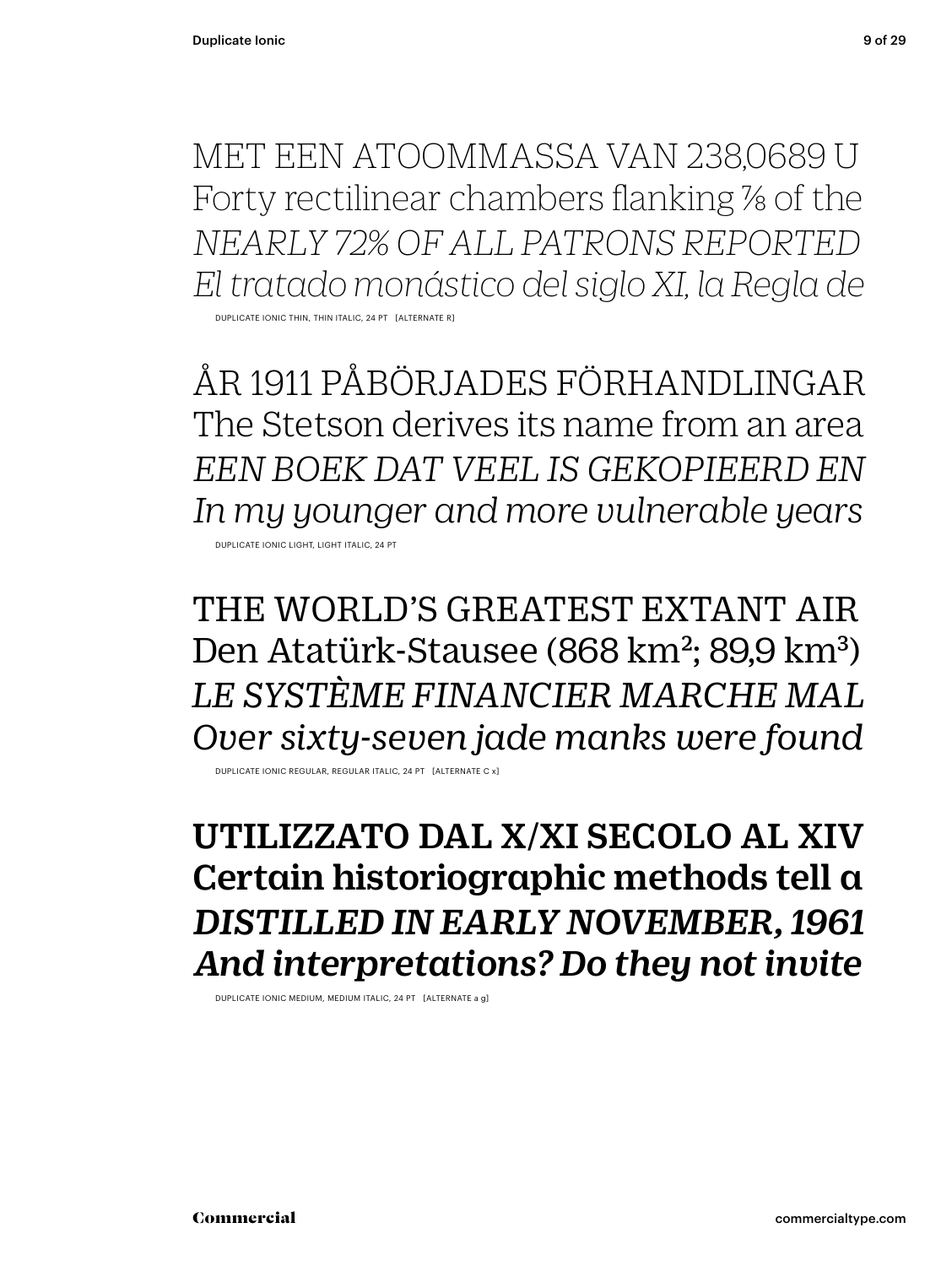### **AN ANNUAL PENSION OF £16,296,973 En for længst glemt skik er behøvling** *OBJECTS FIGURE IN THE STUDIES OF L'abbé Grégoire suit particulièrement*

DUPLICATE IONIC BOLD, BOLD ITALIC, 24 PT [ALTERNATE g]

### THE TOP COUNTERPUNCH OPERATE Die größte Bank des Landes von Mali *OBWOHL SPÄTESTENS AB ETWA 668 It is assumed that in 1158 a massively*

DUPLICATE IONIC BLACK, BLACK ITALIC, 24 PT [ALTERNATE C R]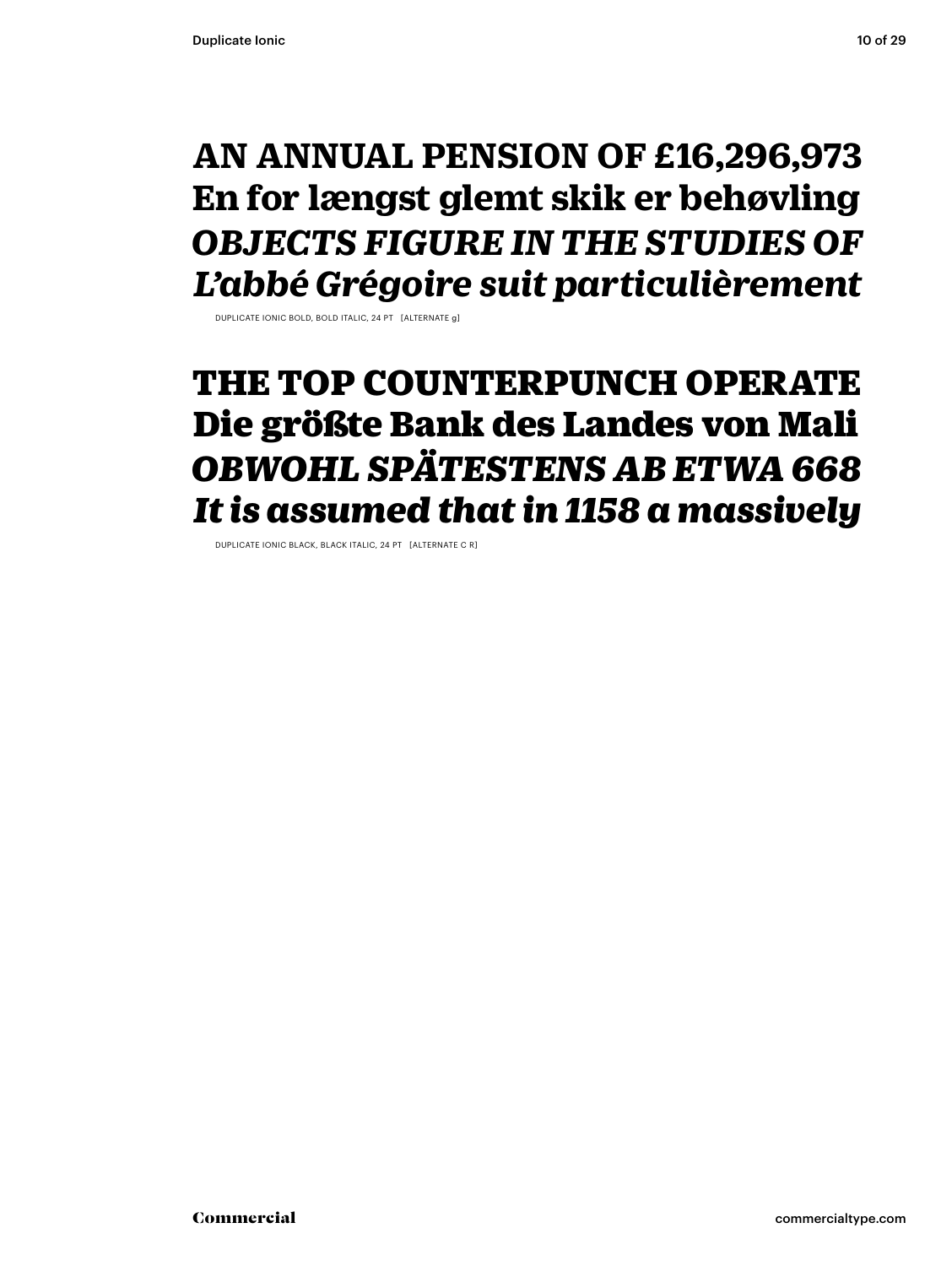LA GENÈSE DU TERME EXPLIQUE QUE CE PROCESSUS Fa parte della contea di Argyll ed è situata ad ovest di Jura *HET FOTOVOLTAÏSCH EFFECT WERD VOOR HET EERST One—who spoke on the condition of anonymity—gave me* DUPLICATE IONIC THIN, THIN ITALIC, 18 PT

93.68 QUADRILLION FREEWHEELING DRAGOONS TIP Le caractère inéluctable ou naturel du processus de une *BIOKURO GAMYBOS IR NAUDOJIMO SKATINIMO 2004 Volksvertegenwoordiging van de Unie en bestaat uit 721* DUPLICATE IONIC LIGHT, LIGHT ITALIC, 18 PT [ALTERNATE R]

BANCOS NECESITARÁN RECAUDAR ¥6.8 MILLONES Sögu hnattvæðingar hafa ekki verið gerð ítarleg skil af *VARIABLES CORRESPONDING TO DYNAMIC TIMING Finally, Caol Ila & Burn Stewart situated far eastward* DUPLICATE IONIC REGULAR, REGULAR ITALIC, 18 PT [ALTERNATE ITALIC C]

THE TERTIARY MEANS OF PRODUCTION WERE OF Der Beschreibstoff Papyrus kam bei der Umstellung *ØKOLOGI ER EN HOLISTISK VIDENSKAB OG VIDEN Een totale investering van € 57.2 miljard voorziet ter*

DUPLICATE IONIC MEDIUM, MEDIUM ITALIC, 18 PT

**IN 1811 THEY PRODUCED THE** *"FRANKLIN"* **PRESS Il suo nome deriva dalla parola norrena che indica** *L'UNE DES SOLUTIONS–COURAMMENT UTILISÉE "When push comes to shove," she thought, "I'll pull*

DUPLICATE IONIC BOLD, BOLD ITALIC, 18 PT

EVERY SIGNATURE THEN OUGHT TO ADHERE TO Plunging the depths of a literary world few beset *GRANICE OBSZARU METROPOLITALNEGO MOGĄ Chandler & Price founded 1882 in Cleveland, Ohio*

DUPLICATE IONIC BLACK, BLACK ITALIC, 18 PT [ALTERNATE a g &]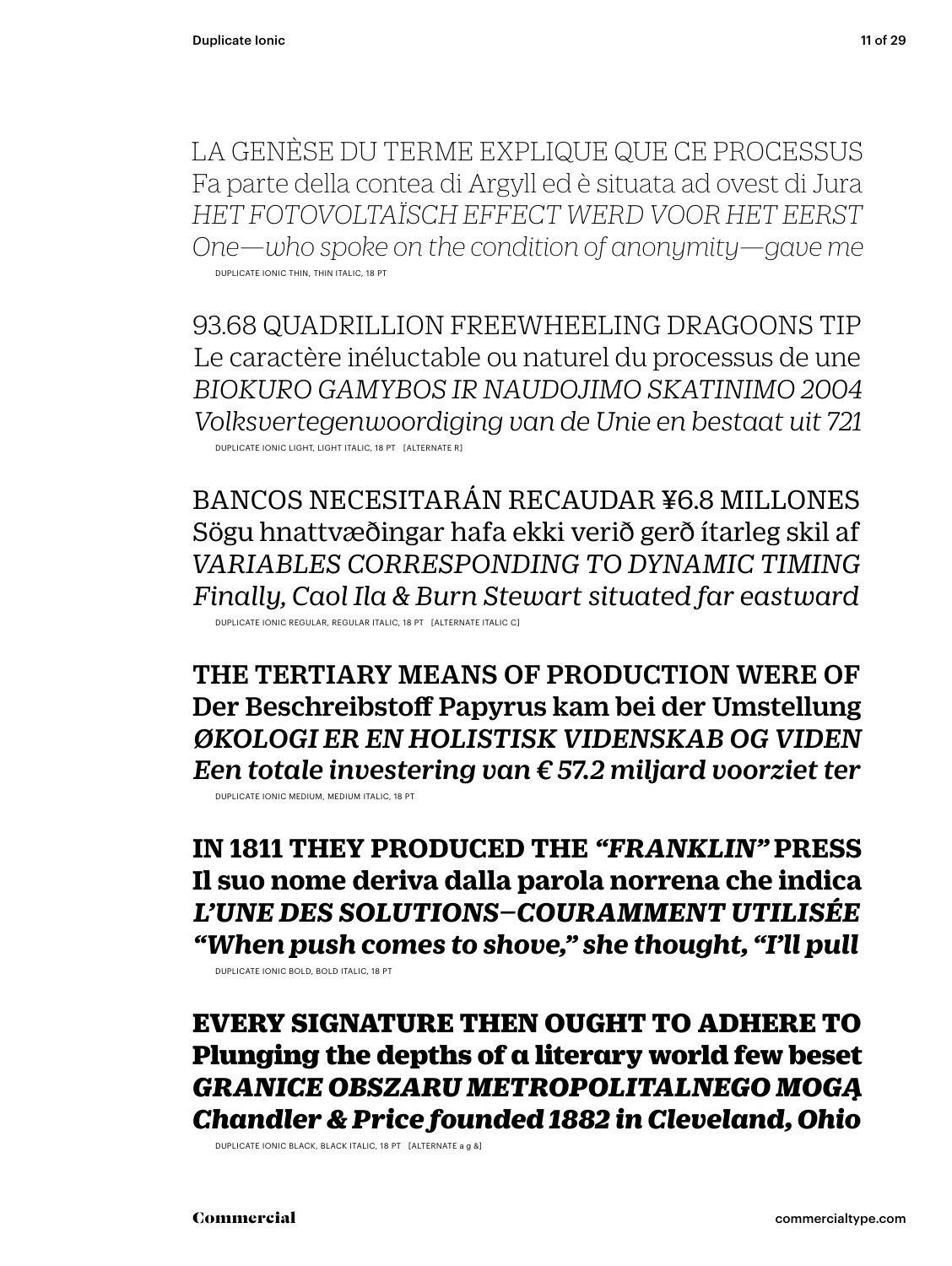## Jordbruksavtalet

DUPLICATE IONIC THIN, 60 PT [ALTERNATE a]

### Particulièrement DUPLICATE IONIC LIGHT, 60 PT

Arquitectónicos DUPLICATE IONIC REGULAR, 60 PT

### Möglicherweise DUPLICATE IONIC MEDIUM, 60 PT

# **Alþjóðavæðing**

Epigraphically DUPLICATE IONIC BLACK, 60

DUPLICATE IONIC BOLD, 60 PT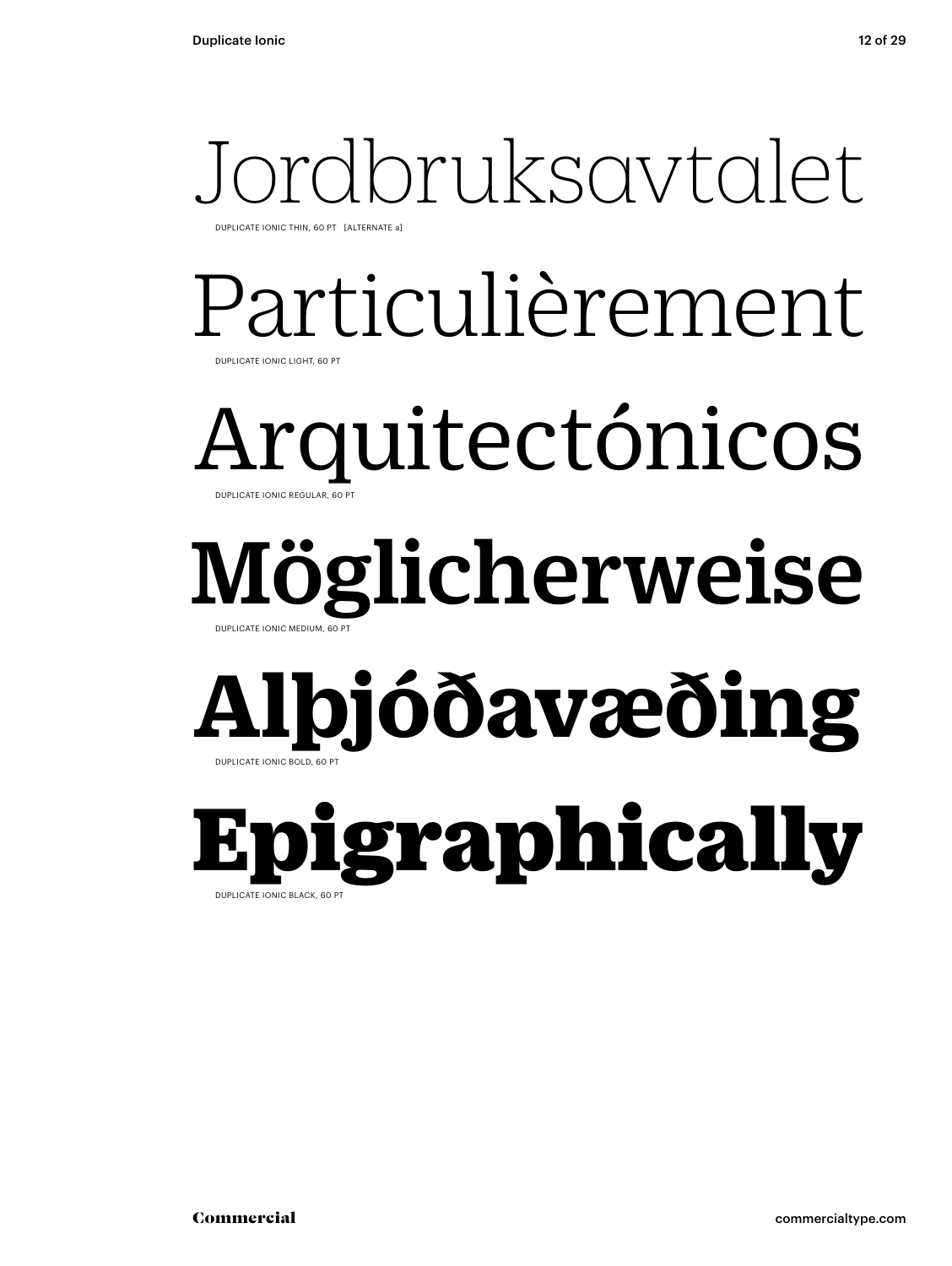### ercompression DUPLICATE IONIC THIN ITALIC, 60 PT

### *Zusammenhang* DUPLICATE IONIC LIGHT ITALIC, 60 PT

## *Immédiatement*

DUPLICATE IONIC REGULAR ITALIC, 60 PT

# *Yhdeksäntoista*

DUPLICATE IONIC MEDIUM ITALIC, 60 P

### *Pengeøkonomi* DUPLICATE IONIC BOLD ITALIC, 60 PT

*Manifestações*  DUPLICATE IONIC BLACK ITALIC, 60 PT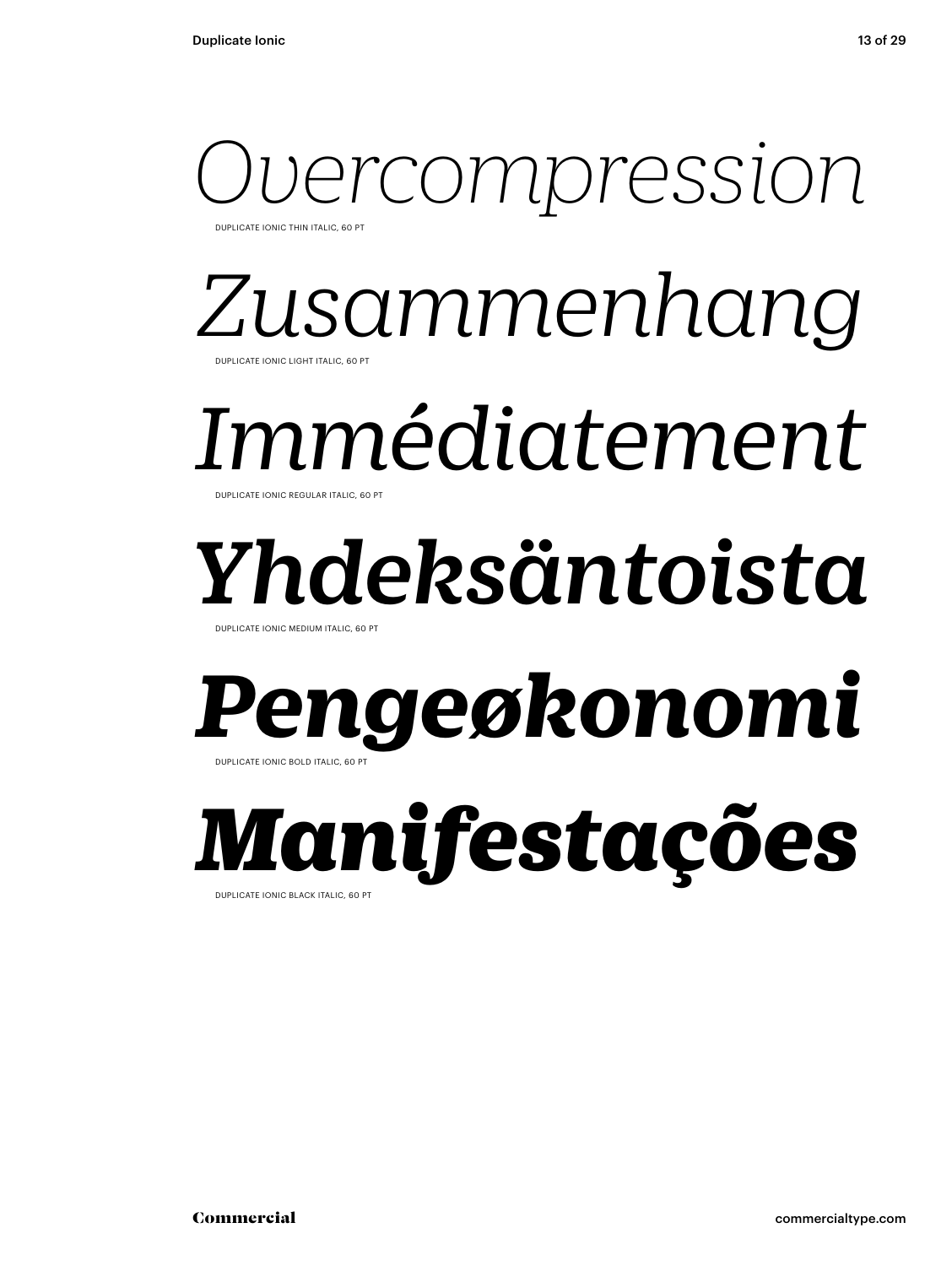LIGHT

MEDIUM

MEDIUM

THE SPANISH WAR, which began in 1739, and the French war which soon followed it occasioned further increase of the debt, which, on the 31st of December 1748, after it had been concluded by the Treaty of Aix-la-Chapelle, amounted to £78,293,313. The most profound peace of the seventeen years of continuance had taken no more than £8,328,354 from it. A war of less than nine years' continuance added £31,338,689 to it (Refer to James Postlethwaite's *History of the Public Revenue*). During the administration of Mr. Pelham, the interest of the public debt was reduced from 4% to 3%; or at least measures were taken for reducing it, from four to three per cent; the sinking fund was increased, and some part of the public debt was paid off. In 1755, before the breaking out of the late war, the funded debt of Great Britain amounted to £72,289,673. On the 5th of January 1763, at the conclusion of the peace, the funded debt amounted to £122,603,336. The unfunded debt has been stated at £13,927,589. But the expense occasioned by the war did not end with the conclusion of the peace, so that though, on the 5th of January 1764, the funded debt was increased (partly by a new loan, and partly by funding a part of the unfunded debt) to £129,586,78, there still remained (according to the very well informed author of *Considerations on the Trade and Finances of Great Britain*) an unfunded debt which was brought to account in that and the follow-LIGHT ALL CAPS LIGHT ITALIC LIGHT ITALIC DUPLICATE IONIC LIGHT, LIGHT ITALIC, MEDIUM, 16/19 PT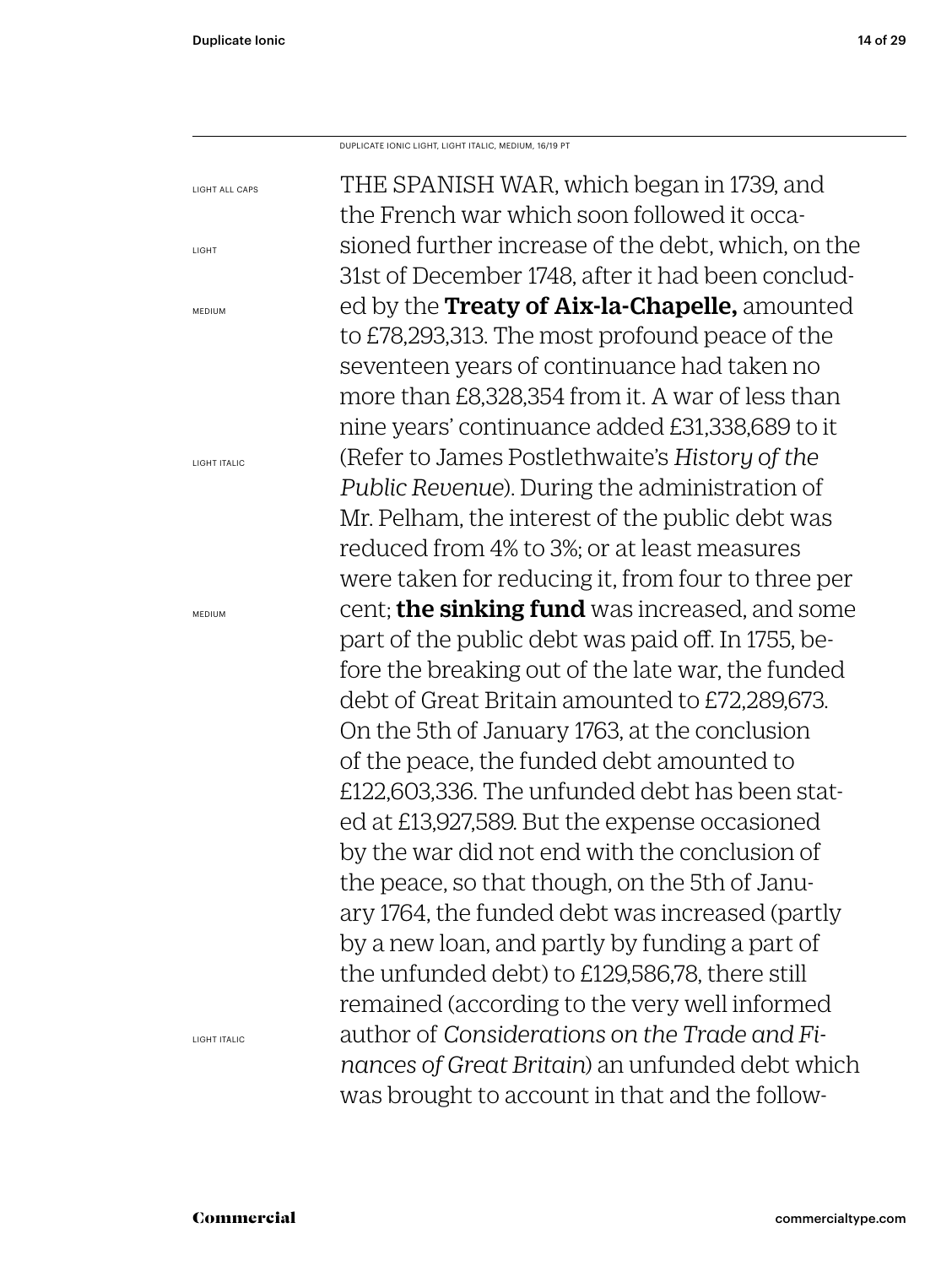DUPLICATE IONIC REGULAR, REGULAR ITALIC, BOLD, 16/19 PT

REGULAR ALL CAPS

REGULAR

BOLD

REGULAR ITALIC

BOLD

THE SPANISH WAR, which began in 1739, and the French war which soon followed it occasioned further increase of the debt, which, on the 31st of December 1748, after it had been concluded by the **Treaty of Aix-la-Chapelle**, amounted to £78,293,313. The most profound peace of the seventeen years of continuance had taken no more than £8,328,354 from it. A war of less than nine years' continuance added £31,338,689 to it (Refer to James Postlethwaite's *History of the Public Revenue*). During the administration of Mr. Pelham, the interest of the public debt was reduced from 4% to 3%; or at least measures were taken for reducing it, from four to three per cent; **the sinking fund** was increased, and some part of the public debt was paid off. In 1755, before the breaking out of the late war, the funded debt of Great Britain amounted to £72,289,673. On the 5th of January 1763, at the conclusion of the peace, the funded debt amounted to £122,603,336. The unfunded debt has been stated at £13,927,589. But the expense occasioned by the war did not end with the conclusion of the peace, so that though, on the 5th of January 1764, the funded debt was increased (partly by a new loan, and partly by funding a part of the unfunded debt) to £129,586,78, there still remained (according to the very well informed author of *Considerations on the Trade and Finances of Great Britain*) an unfunded debt which was brought to

REGULAR ITALIC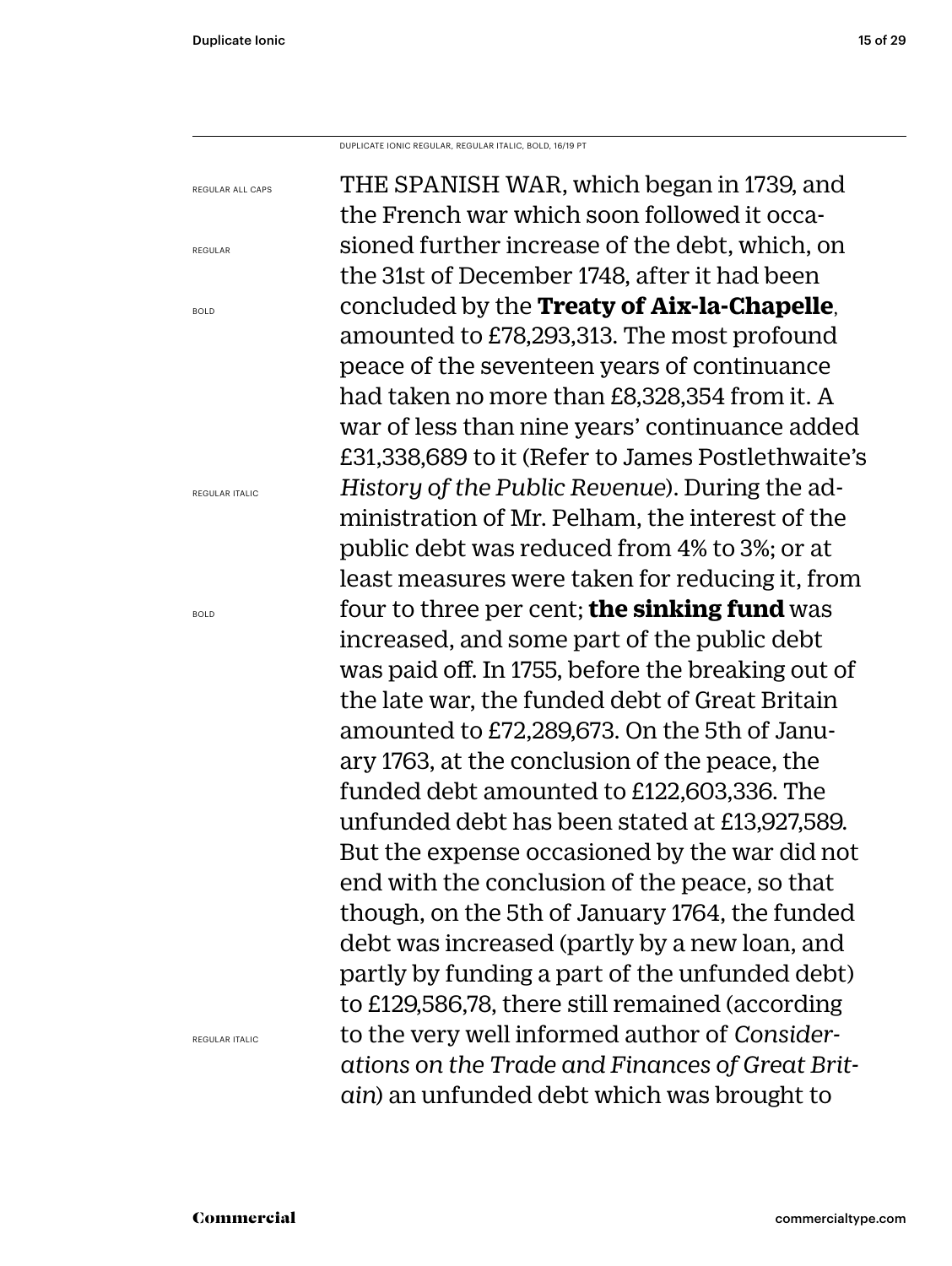DUPLICATE IONIC LIGHT, LIGHT ITALIC, MEDIUM, 10/12 PT

#### THE OLD ENGLISH EAST INDIA COMPANY

was established in 1600 and granted a Royal Charter by Queen Elizabeth. In the first twelve voyages which they fitted out for India, they appear to have traded mainly in *cotton, silk, indigo dye, salt, saltpetre, tea and opium*. In 1612, they united into a joint stock. Their charter was exclusive, and though not confirmed by Act of Parliament, was in those days supposed to convey a real exclusive privilege.

#### Exclusive privilege of the Royal Charter

For many years, therefore, they were not much disturbed by interlopers. Their capital, which never exceeded £744,000, and of which £50 was a share, was not so exorbitant, nor their dealings that extensive, as to afford either a pretext for gross negligence and profusion, or a cover to gross malversation. Notwithstanding some extraordinary losses, occasioned partly by the malice of the Dutch East India Company, and partly by other accidents, they carried on for many years a successful trade. But in process of time, when the principles of liberty were better understood, it became every day more and more doubtful how far a Royal Charter, not confirmed by *Act of Parliament*, could convey an exclusive privilege. Upon all these questions the decisions of the courts of justice were not uniform, but varied with the authority of government and the humours of the times.

#### Outside Influences on the Company

Interlopers multiplied upon them, and towards the end of the reign of Charles II, through the whole of that of James II and during a part of that of William III, reduced them to great distress. In 1698, a proposal was made to Parliament of advancing two millions to government at eight per cent, provided the subscribers were erected into a new East India Company with exclusive privileges. The old East India Company offered seven hundred thousand pounds, nearly the amount of their capital, at four per cent upon the same conditions. But such was at that time the state of public credit, that it was more convenient for government to borrow two millions at eight per cent than seven hundred thousand pounds at four. The proposal of the new subscribers was accepted, and a new East India Company established in consequence.

DUPLICATE IONIC REGULAR, REGULAR ITALIC, BOLD, 10/12 PT

#### THE OLD ENGLISH EAST INDIA COMPANY was established in 1600 and granted a Royal Charter by Queen Elizabeth. In the first twelve voyages which they fitted out for India, they appear to have traded mainly in *cotton, silk, indigo dye, salt, saltpetre, tea and opium*. In 1612, they united into a joint stock. Their charter was exclusive, and though not confirmed by Act of Parliament, was in those days supposed to convey a real exclusive privilege.

#### **Exclusive privilege of the Royal Charter**

For many years, therefore, they were not much disturbed by interlopers. Their capital, which never exceeded £744,000, and of which £50 was a share, was not so exorbitant, nor their dealings that extensive, as to afford either a pretext for gross negligence and profusion, or a cover to gross malversation. Notwithstanding some extraordinary losses, occasioned partly by the malice of the Dutch East India Company, and partly by other accidents, they carried on for many years a successful trade. But in process of time, when the principles of liberty were better understood, it became every day more and more doubtful how far a Royal Charter, not confirmed by *Act of Parliament,* could convey an exclusive privilege. Upon all these questions the decisions of the courts of justice were not uniform, but varied with the authority of government and the humours of the times.

#### **Outside Influences on the Company**

Interlopers multiplied upon them, and towards the end of the reign of Charles II, through the whole of that of James II and during a part of that of William III, reduced them to great distress. In 1698, a proposal was made to Parliament of advancing two millions to government at eight per cent, provided the subscribers were erected into a new East India Company with exclusive privileges. The old East India Company offered seven hundred thousand pounds, nearly the amount of their capital, at four per cent upon the same conditions. But such was at that time the state of public credit, that it was more convenient for government to borrow two millions at eight per cent than seven hundred thousand pounds at four. The proposal of the new subscribers was accepted, and a new East India Company established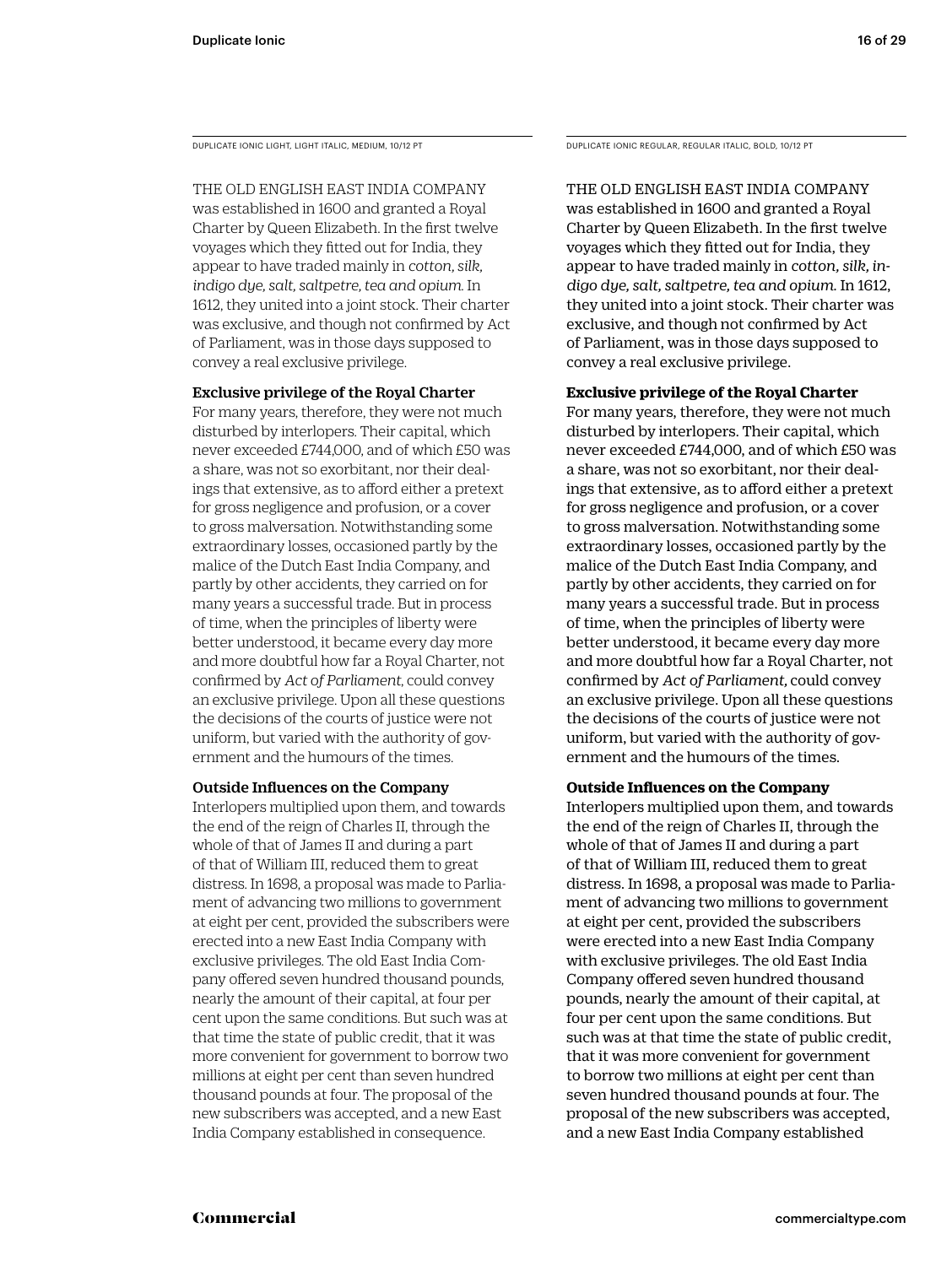DUPLICATE IONIC MEDIUM, MEDIUM ITALIC, BLACK, 10/12 PT DUPLICATE IONIC BOLD, BOLD ITALIC, 10/12 PT

THE OLD ENGLISH EAST INDIA COMPANY

was established in 1600 and granted a Royal Charter by Queen Elizabeth. In the first twelve voyages which they fitted out for India, they appear to have traded mainly in *cotton, silk, indigo dye, salt, saltpetre, tea and opium*. In 1612, they united into a joint stock. Their charter was exclusive, and though not confirmed by Act of Parliament, was in those days supposed to convey a real exclusive privilege.

Exclusive privilege of the Royal Charter For many years, therefore, they were not much disturbed by interlopers. Their capital, which never exceeded £744,000, and of which £50 was a share, was not so exorbitant, nor their dealings that extensive, as to afford either a pretext for gross negligence and profusion, or a cover to gross malversation. Notwithstanding some extraordinary losses, occasioned partly by the malice of the Dutch East India Company, and partly by other accidents, they carried on for many years a successful trade. But in process of time, when the principles of liberty were better understood, it became every day more and more doubtful how far a Royal Charter, not confirmed by *Act of Parliament*, could convey an exclusive privilege. Upon all these questions the decisions of the courts of justice were not uniform, but varied with the authority of government and the humours of the times.

Outside Influences on the Company Interlopers multiplied upon them, and towards the end of the reign of Charles II, through the whole of that of James II and during a part of that of William III, reduced them to great distress. In 1698, a proposal was made to Parliament of advancing two millions to government at eight per cent, provided the subscribers were erected into a new East India Company with exclusive privileges. The old East India Company offered seven hundred thousand pounds, nearly the amount of their capital, at four per cent upon the same conditions. But such was at that time the state of public credit, that it was more convenient for government to borrow two millions at eight per cent than seven hundred thousand pounds at four. The proposal of the new sub-

**THE OLD ENGLISH EAST INDIA COMPANY was established in 1600 and granted a Royal Charter by Queen Elizabeth. In the first twelve voyages which they fitted out for India, they appear to have traded mainly in** *cotton, silk, indigo dye, salt, saltpetre, tea and opium***. In 1612, they united into a joint stock. Their charter was exclusive, and though not confirmed by Act of Parliament, was in those days supposed to convey a real exclusive privilege.** 

*Exclusive privilege of the Royal Charter* **For many years, therefore, they were not much disturbed by interlopers. Their capital, which never exceeded £744,000, and of which £50 was a share, was not so exorbitant, nor their dealings that extensive, as to afford either a pretext for gross negligence and profusion, or a cover to gross malversation. Notwithstanding some extraordinary losses, occasioned partly by the malice of the Dutch East India Company, and partly by other accidents, they carried on for many years a suc-**

DUPLICATE IONIC BLACK, BLACK ITALIC, 10/12 PT

THE OLD ENGLISH EAST INDIA COMPANY was established in 1600 and granted a Royal Charter by Queen Elizabeth. In the first twelve voyages which they fitted out for India, they appear to have traded mainly in *cotton, silk, indigo dye, salt, saltpetre, tea and opium*. In 1612, they united into a joint stock. Their charter was exclusive, and though not confirmed by Act of Parliament, was in those days supposed to convey a real exclusive privilege.

*Exclusive privilege of the Royal Charter* For many years, therefore, they were not much disturbed by interlopers. Their capital, which never exceeded £744,000, and of which £50 was a share, was not so exorbitant, nor their dealings that extensive, as to afford either a pretext for gross negligence and profusion, or a cover to gross malversation. Notwithstanding some extraordinary losses, occasioned partly by the malice of the Dutch East India Company, and partly by other accidents, they carried on for many years a suc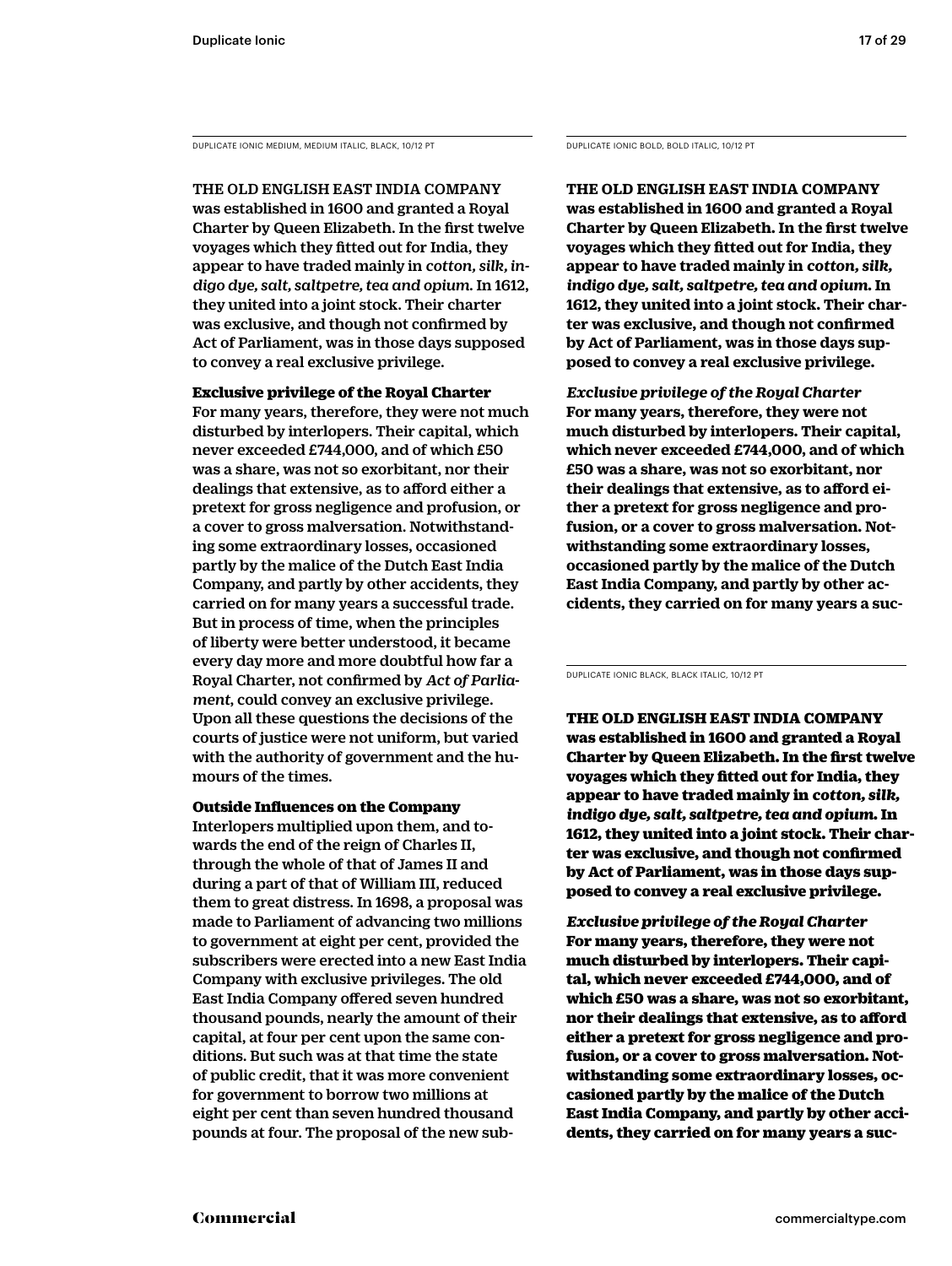DUPLICATE IONIC REGULAR, REGULAR ITALIC, BOLD, 10/12 PT [NO ALTERNATES]

THE OLD ENGLISH EAST INDIA COMPANY was established in 1600 and granted a Royal Charter by Queen Elizabeth. In the first twelve voyages which they fitted out for India, they appear to have traded mainly in *cotton, silk, indigo dye, salt, saltpetre, tea and opium*. In 1612, they united into a joint stock. Their charter was exclusive, and though not confirmed by Act of Parliament, was in those days supposed to convey a real exclusive privilege.

#### **Exclusive privilege of the Royal Charter**

For many years, therefore, they were not much disturbed by interlopers. Their capital, which never exceeded £744,000, and of which £50 was a share, was not so exorbitant, nor their dealings that extensive, as to afford either a pretext for gross negligence and profusion, or a cover to gross malversation. Notwithstanding some extraordinary losses, occasioned partly by the malice of the Dutch East India Company, and partly by other accidents, they carried on for many years a successful trade. But in process of time, when the principles of liberty were better understood, it became every day more and more doubtful how far a Royal Charter, not confirmed by *Act of Parliament*, could convey an exclusive privilege. Upon all these questions the decisions of the courts of justice were not uniform, but varied with the authority of government and the humours of the times.

#### **Outside Influences on the Company**

Interlopers multiplied upon them, and towards the end of the reign of Charles II, through the whole of that of James II and during a part of that of William III, reduced them to great distress. In 1698, a proposal was made to Parliament of advancing two millions to government at eight per cent, provided the subscribers were erected into a new East India Company with exclusive privileges. The old East India Company offered seven hundred thousand pounds, nearly the amount of their capital, at four per cent upon the same conditions. But such was at that time the state of public credit, that it was more convenient for government to borrow two millions at eight per cent than seven hundred thousand pounds at four. The proposal of the new subscribers was accepted, and a new East India Company established

DUPLICATE IONIC REGULAR, REGULAR ITALIC, BOLD, 10/12 PT [ALTERNATE Q a g y 6 9]

THE OLD ENGLISH EAST INDIA COMPANY was established in 1600 and granted a Royal Charter by Queen Elizabeth. In the first twelve voyages which they fitted out for India, they appear to have traded mainly in *cotton, silk, indigo dye, salt, saltpetre, tea and opium*. In 1612, they united into a joint stock. Their charter was exclusive, and though not confirmed by Act of Parliament, was in those days supposed to convey a real exclusive privilege.

#### **Exclusive privilege of the Royal Charter**

For many years, therefore, they were not much disturbed by interlopers. Their capital, which never exceeded £744,000, and of which £50 was a share, was not so exorbitant, nor their dealings that extensive, as to afford either a pretext for gross negligence and profusion, or a cover to gross malversation. Notwithstanding some extraordinary losses, occasioned partly by the malice of the Dutch East India Company, and partly by other accidents, they carried on for many years a successful trade. But in process of time, when the principles of liberty were better understood, it became every day more and more doubtful how far a Royal Charter, not confirmed by *Act of Parliament*, could convey an exclusive privilege. Upon all these questions the decisions of the courts of justice were not uniform, but varied with the authority of government and the humours of the times.

#### **Outside Influences on the Company**

Interlopers multiplied upon them, and towards the end of the reign of Charles II, through the whole of that of James II and during a part of that of William III, reduced them to great distress. In 1698, a proposal was made to Parliament of advancing two millions to government at eight per cent, provided the subscribers were erected into a new East India Company with exclusive privileges. The old East India Company offered seven hundred thousand pounds, nearly the amount of their capital, at four per cent upon the same conditions. But such was at that time the state of public credit, that it was more convenient for government to borrow two millions at eight per cent than seven hundred thousand pounds at four. The proposal of the new subscribers was accepted, and a new East India Company established in consequence.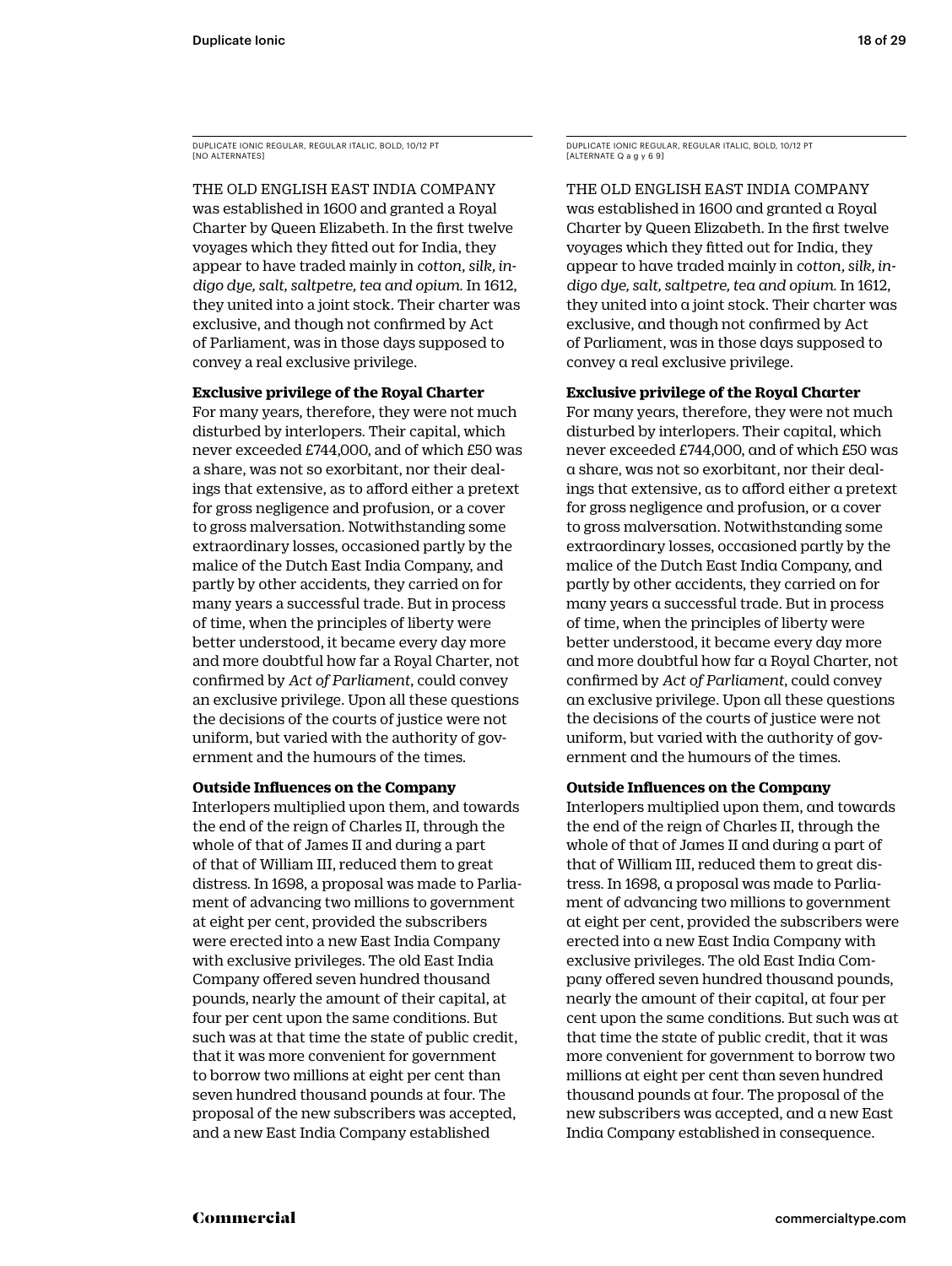DUPLICATE IONIC REGULAR, REGULAR ITALIC, BOLD, 9/11 PT DUPLICATE IONIC MEDIUM, MEDIUM ITALIC, BLACK, 9/11 PT

THE OLD ENGLISH EAST INDIA COMPANY was established in 1600 and granted a Royal Charter by Queen Elizabeth. In the first twelve voyages which they fitted out for India, they appear to have traded mainly in *cotton, silk, indigo dye, salt, saltpetre, tea and opium*. In 1612, they united into a joint stock. Their charter was exclusive, and though not confirmed by Act of Parliament, was in those days supposed to convey a real exclusive privilege.

#### **Exclusive privilege of the Royal Charter**

For many years, therefore, they were not much disturbed by interlopers. Their capital, which never exceeded £744,000, and of which £50 was a share, was not so exorbitant, nor their dealings that extensive, as to afford either a pretext for gross negligence and profusion, or a cover to gross malversation. Notwithstanding some extraordinary losses, occasioned partly by the malice of the Dutch East India Company, and partly by other accidents, they carried on for many years a successful trade. But in process of time, when the principles of liberty were better understood, it became every day more and more doubtful how far a Royal Charter, not confirmed by *Act of Parliament,* could convey an exclusive privilege. Upon all these questions the decisions of the courts of justice were not uniform, but varied with the authority of government and the humours of the times.

#### **Outside Influences on the Company**

Interlopers multiplied upon them, and towards the end of the reign of Charles II, through the whole of that of James II and during a part of that of William III, reduced them to great distress. In 1698, a proposal was made to Parliament of advancing two millions to government at eight per cent, provided the subscribers were erected into a new East India Company with exclusive privileges. The old East India Company offered seven hundred thousand pounds, nearly the amount of their capital, at four per cent upon the same conditions. But such was at that time the state of public credit, that it was more convenient for government to borrow two millions at eight per cent than seven hundred thousand pounds at four. The proposal of the new subscribers was accepted, and a new East India Company established in consequence. The old East India Company, however, had a right to continue their trade till 1701. They had, at the same time, in the name of their treasurer, subscribed, very artfully, three hundred and fifteen thousand pounds into the stock of the new. By a negligence in the expression of the Act of Parliament which vested the East India trade in the subscribers to this loan of two millions, it did

THE OLD ENGLISH EAST INDIA COMPANY was established in 1600 and granted a Royal Charter by Queen Elizabeth. In the first twelve voyages which they fitted out for India, they appear to have traded mainly in *cotton, silk, indigo dye, salt, saltpetre, tea and opium*. In 1612, they united into a joint stock. Their charter was exclusive, and though not confirmed by Act of Parliament, was in those days supposed to convey a real exclusive privilege.

#### Exclusive privilege of the Royal Charter

For many years, therefore, they were not much disturbed by interlopers. Their capital, which never exceeded £744,000, and of which £50 was a share, was not so exorbitant, nor their dealings that extensive, as to afford either a pretext for gross negligence and profusion, or a cover to gross malversation. Notwithstanding some extraordinary losses, occasioned partly by the malice of the Dutch East India Company, and partly by other accidents, they carried on for many years a successful trade. But in process of time, when the principles of liberty were better understood, it became every day more and more doubtful how far a Royal Charter, not confirmed by *Act of Parliament*, could convey an exclusive privilege. Upon all these questions the decisions of the courts of justice were not uniform, but varied with the authority of government and the humours of the times.

#### Outside Influences on the Company

Interlopers multiplied upon them, and towards the end of the reign of Charles II, through the whole of that of James II and during a part of that of William III, reduced them to great distress. In 1698, a proposal was made to Parliament of advancing two millions to government at eight per cent, provided the subscribers were erected into a new East India Company with exclusive privileges. The old East India Company offered seven hundred thousand pounds, nearly the amount of their capital, at four per cent upon the same conditions. But such was at that time the state of public credit, that it was more convenient for government to borrow two millions at eight per cent than seven hundred thousand pounds at four. The proposal of the new subscribers was accepted, and a new East India Company established in consequence. The old East India Company, however, had a right to continue their trade till 1701. They had, at the same time, in the name of their treasurer, subscribed, very artfully, three hundred and fifteen thousand pounds into the stock of the new. By a negligence in the expression of the Act of Parliament which vested the East India trade in the subscribers to this loan of two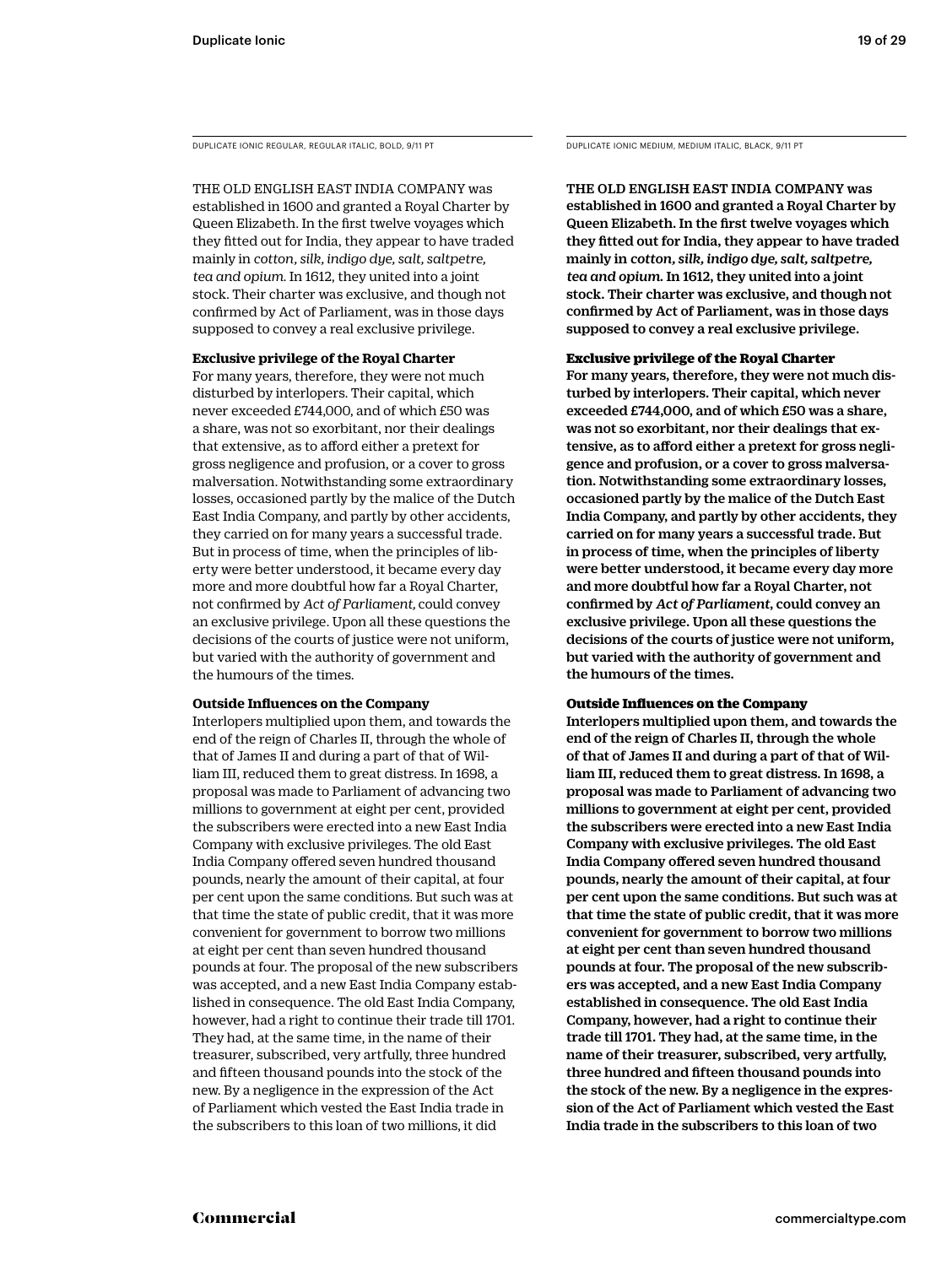DUPLICATE IONIC REGULAR, REGULAR ITALIC, BOLD, 8/10 PT [TRACKING +5] DUPLICATE IONIC MEDIUM, MEDIUM ITALIC, BLACK, 8/10 PT [TRACKING +5]

THE OLD ENGLISH EAST INDIA COMPANY was established in 1600 and granted a Royal Charter by Queen Elizabeth. In the first twelve voyages which they fitted out for India, they appear to have traded mainly in *cotton, silk, indigo dye, salt, saltpetre, tea and opium*. In 1612, they united into a joint stock. Their charter was exclusive, and though not confirmed by Act of Parliament, was in those days supposed to convey a real exclusive privilege.

#### **Exclusive privilege of the Royal Charter**

For many years, therefore, they were not much disturbed by interlopers. Their capital, which never exceeded £744,000, and of which £50 was a share, was not so exorbitant, nor their dealings that extensive, as to afford either a pretext for gross negligence and profusion, or a cover to gross malversation. Notwithstanding some extraordinary losses, occasioned partly by the malice of the Dutch East India Company, and partly by other accidents, they carried on for many years a successful trade. But in process of time, when the principles of liberty were better understood, it became every day more and more doubtful how far a Royal Charter, not confirmed by *Act of Parliament,* could convey an exclusive privilege. Upon all these questions the decisions of the courts of justice were not uniform, but varied with the authority of government and the humours of the times.

#### **Outside Influences on the Company**

Interlopers multiplied upon them, and towards the end of the reign of Charles II, through the whole of that of James II and during a part of that of William III, reduced them to great distress. In 1698, a proposal was made to Parliament of advancing two millions to government at eight per cent, provided the subscribers were erected into a new East India Company with exclusive privileges. The old East India Company offered seven hundred thousand pounds, nearly the amount of their capital, at four per cent upon the same conditions. But such was at that time the state of public credit, that it was more convenient for government to borrow two millions at eight per cent than seven hundred thousand pounds at four. The proposal of the new subscribers was accepted, and a new East India Company established in consequence. The old East India Company, however, had a right to continue their trade till 1701. They had, at the same time, in the name of their treasurer, subscribed, very artfully, three hundred and fifteen thousand pounds into the stock of the new. By a negligence in the expression of the Act of Parliament which vested the East India trade in the subscribers to this loan of two millions, it did not appear evident that they were all obliged to unite into a joint stock. A few private traders, whose subscriptions amounted only to seven thousand two hundred pounds, insisted upon the

THE OLD ENGLISH EAST INDIA COMPANY was established in 1600 and granted a Royal Charter by Queen Elizabeth. In the first twelve voyages which they fitted out for India, they appear to have traded mainly in *cotton, silk, indigo dye, salt, saltpetre, tea and opium*. In 1612, they united into a joint stock. Their charter was exclusive, and though not confirmed by Act of Parliament, was in those days supposed to convey a real exclusive privilege.

#### Exclusive privilege of the Royal Charter

For many years, therefore, they were not much disturbed by interlopers. Their capital, which never exceeded £744,000, and of which £50 was a share, was not so exorbitant, nor their dealings that extensive, as to afford either a pretext for gross negligence and profusion, or a cover to gross malversation. Notwithstanding some extraordinary losses, occasioned partly by the malice of the Dutch East India Company, and partly by other accidents, they carried on for many years a successful trade. But in process of time, when the principles of liberty were better understood, it became every day more and more doubtful how far a Royal Charter, not confirmed by *Act of Parliament*, could convey an exclusive privilege. Upon all these questions the decisions of the courts of justice were not uniform, but varied with the authority of government and the humours of the times.

#### Outside Influences on the Company

Interlopers multiplied upon them, and towards the end of the reign of Charles II, through the whole of that of James II and during a part of that of William III, reduced them to great distress. In 1698, a proposal was made to Parliament of advancing two millions to government at eight per cent, provided the subscribers were erected into a new East India Company with exclusive privileges. The old East India Company offered seven hundred thousand pounds, nearly the amount of their capital, at four per cent upon the same conditions. But such was at that time the state of public credit, that it was more convenient for government to borrow two millions at eight per cent than seven hundred thousand pounds at four. The proposal of the new subscribers was accepted, and a new East India Company established in consequence. The old East India Company, however, had a right to continue their trade till 1701. They had, at the same time, in the name of their treasurer, subscribed, very artfully, three hundred and fifteen thousand pounds into the stock of the new. By a negligence in the expression of the Act of Parliament which vested the East India trade in the subscribers to this loan of two millions, it did not appear evident that they were all obliged to unite into a joint stock. A few private traders, whose subscriptions amounted only to seven thousand two hundred pounds, insisted upon the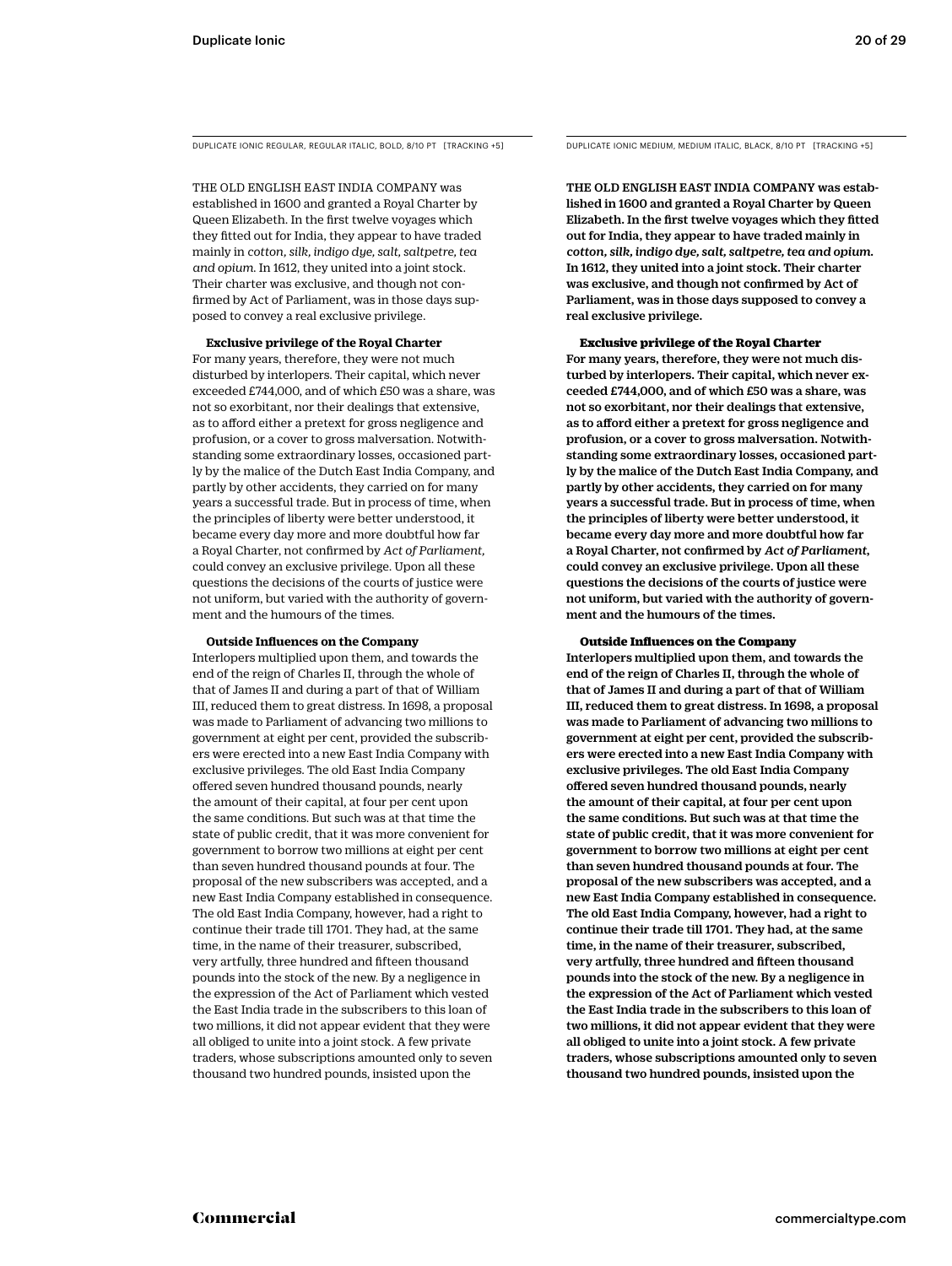DUPLICATE IONIC REGULAR, 7/9 PT [TRACKING +6]

SITUATIONIST INTERNATIONAL (SI) was a group of international revolutionaries founded in 1957. With their ideas rooted in Marxism and the 20th century European artistic avantgarde, they advocated experiences of life being alternative to those admitted by the capitalist order, for the fulfillment of human primitive desires and the pursuing of a superior passional quality. For this purpose they suggested and experimented with the construction of situations; the setting up of environments favorable for the fulfillment of such desires. Using methods drawn from the arts, they developed a series of experimental fields of study for the construction of such, like unitary urbanism and psychogeography.

The sense of constructing situations is to fulfill human primitive desires and pursue a superior passional quality. From *Internationale Situationiste #1*: "This alone can lead to the further clarification of these simple basic desires, and to the confused emergence of new desires whose material roots will be precisely the new reality engendered by situationist constructions. *We must thus* 

DUPLICATE IONIC REGULAR, 6/8 PT [TRACKING +8]

SITUATIONIST INTERNATIONAL (SI) was a group of international revolutionaries founded in 1957. With their ideas rooted in Marxism and the 20th century European artistic avantgarde, they advocated experiences of life being alternative to those admitted by the capitalist order, for the fulfillment of human primitive desires and the pursuing of a superior passional quality. For this purpose they suggested and experimented with the construction of situations; the setting up of environments favorable for the fulfillment of such desires. Using methods drawn from the arts, they developed a series of experimental fields of study for the construction of such, like unitary urbanism and psychogeography.

The sense of constructing situations is to fulfill human primitive desires and pursue a superior passional quality. From *Internationale Situationiste #1*: "This alone can lead to the further clarification of these simple basic desires, and to the confused emergence of new desires whose material roots will be precisely the new reality engendered by situationist constructions. *We must thus envisage a sort of situationist-oriented psychoanalysis in which, in contrast to the goals pursued by the various currents stemming from Freudianism, each of the participants in this adventure would discover desires for specific ambiences in order to fulfill them. Each person must seek what he loves, what attracts him. Through this method one can*  DUPLICATE IONIC MEDIUM, 7/9 PT [TRACKING +6]

SITUATIONIST INTERNATIONAL (SI) was a group of international revolutionaries founded in 1957. With their ideas rooted in Marxism and the 20th century European artistic avantgarde, they advocated experiences of life being alternative to those admitted by the capitalist order, for the fulfillment of human primitive desires and the pursuing of a superior passional quality. For this purpose they suggested and experimented with the construction of situations; the setting up of environments favorable for the fulfillment of such desires. Using methods drawn from the arts, they developed a series of experimental fields of study for the construction of such, like unitary urbanism and psychogeography.

The sense of constructing situations is to fulfill human primitive desires and pursue a superior passional quality. From *Internationale Situationiste #1*: "This alone can lead to the further clarification of these simple basic desires, and to the confused emergence of new desires whose material roots will be precisely the new reality engendered by situationist constructions. *We must thus* 

DUPLICATE IONIC MEDIUM, 6/8 PT [TRACKING +8]

SITUATIONIST INTERNATIONAL (SI) was a group of international revolutionaries founded in 1957. With their ideas rooted in Marxism and the 20th century European artistic avantgarde, they advocated experiences of life being alternative to those admitted by the capitalist order, for the fulfillment of human primitive desires and the pursuing of a superior passional quality. For this purpose they suggested and experimented with the construction of situations; the setting up of environments favorable for the fulfillment of such desires. Using methods drawn from the arts, they developed a series of experimental fields of study for the construction of such, like unitary urbanism and psychogeography.

The sense of constructing situations is to fulfill human primitive desires and pursue a superior passional quality. From *Internationale Situationiste #1*: "This alone can lead to the further clarification of these simple basic desires, and to the confused emergence of new desires whose material roots will be precisely the new reality engendered by situationist constructions. *We must thus envisage a sort of situationist-oriented psychoanalysis in which, in contrast to the goals pursued by the various currents stemming from Freudianism, each of the participants in this adventure would discover desires for specific ambiences in order to fulfill them. Each person must seek* 

DUPLICATE IONIC BOLD, 7/9 PT [TRACKING +6]

**SITUATIONIST INTERNATIONAL (SI) was a group of international revolutionaries founded in 1957. With their ideas rooted in Marxism and the 20th century European artistic avantgarde, they advocated experiences of life being alternative to those admitted by the capitalist order, for the fulfillment of human primitive desires and the pursuing of a superior passional quality. For this purpose they suggested and experimented with the construction of situations; the setting up of environments favorable for the fulfillment of such desires. Using methods drawn from the arts, they developed a series of experimental fields of study for the construction of such, like unitary urbanism and psychogeography.**

**The sense of constructing situations is to fulfill human primitive desires and pursue a superior passional quality. From** *Internationale Situationiste #1***: "This alone can lead to the further clarification of these simple basic desires, and to the confused emergence of new desires whose material roots will be precisely the new reality engen-**

DUPLICATE IONIC BOLD, 6/8 PT [TRACKING +8]

**SITUATIONIST INTERNATIONAL (SI) was a group of international revolutionaries founded in 1957. With their ideas rooted in Marxism and the 20th century European artistic avantgarde, they advocated experiences of life being alternative to those admitted by the capitalist order, for the fulfillment of human primitive desires and the pursuing of a superior passional quality. For this purpose they suggested and experimented with the construction of situations; the setting up of environments favorable for the fulfillment of such desires. Using methods drawn from the arts, they developed a series of experimental fields of study for the construction of such, like unitary urbanism and psychogeography.**

**The sense of constructing situations is to fulfill human primitive desires and pursue a superior passional quality. From**  *Internationale Situationiste #1***: "This alone can lead to the further clarification of these simple basic desires, and to the confused emergence of new desires whose material roots will be precisely the new reality engendered by situationist constructions.** *We must thus envisage a sort of situationist-oriented psychoanalysis in which, in contrast to the goals pursued by the various currents stemming from Freudianism, each of the participants in this adventure would dis-*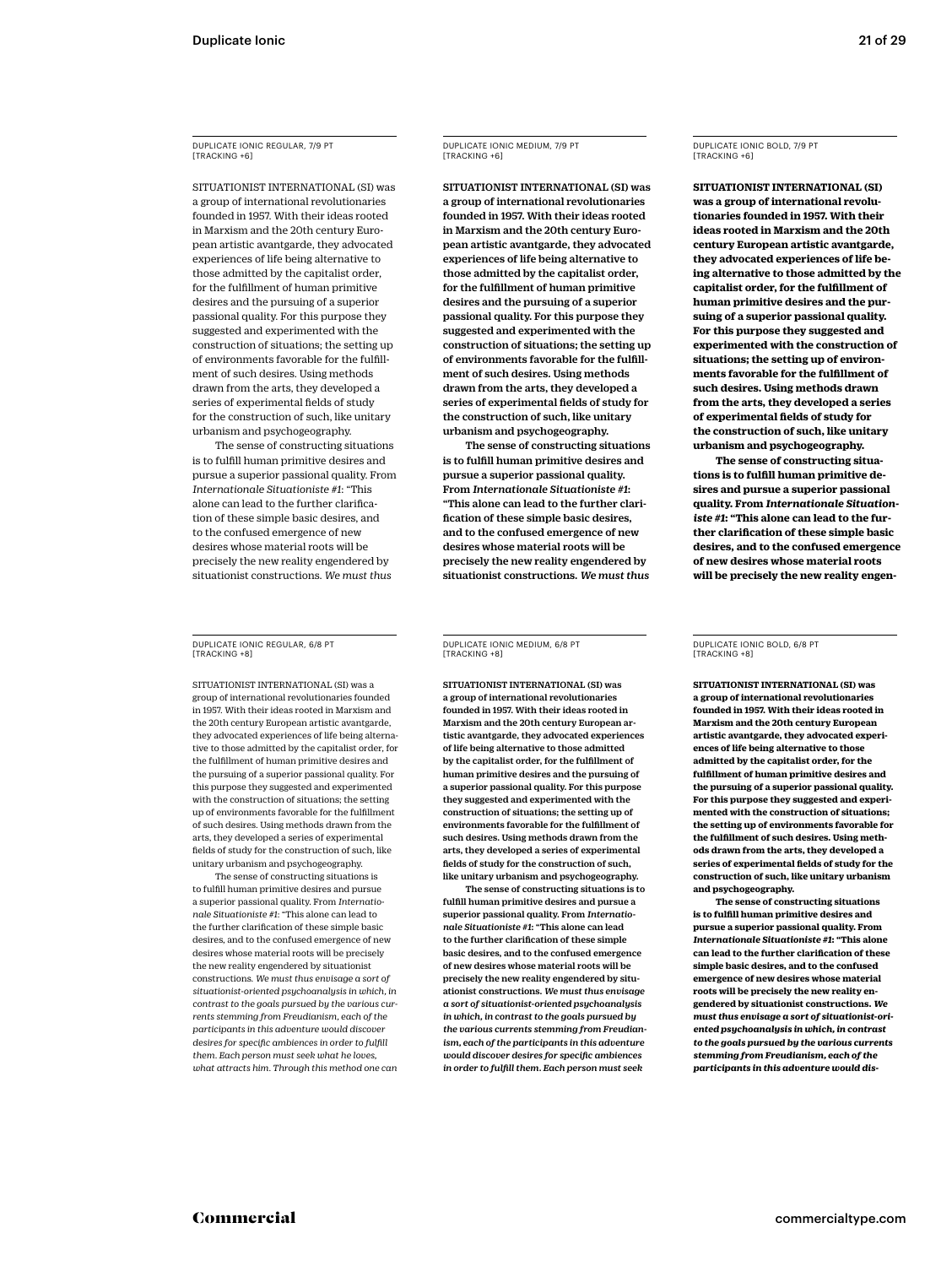DUPLICATE IONIC REGULAR, REGULAR ITALIC, 9/10 PT

The Spanish War, which began in 1739, and the French war which soon followed it occasioned further increase of the debt, which, on the 31st of December 1748, after the war had been concluded by the Treaty of Aix-la-Chapelle, amounted to £78,293,313. The most profound peace of seventeen years continuance had taken no more than £8,328,354. from it. A war of less than nine years' continuance added £31,338,689 to it. (Refer to James Postlethwaite's *The History of the Public Revenue.*) During the administration of Mr. Pelham, the interest of the public debt was reduced, or at least measures were taken for reducing it, from four to three per cent; the sinking fund was increased, and some part of the public debt was paid off. In 1755, before the breaking out of the late war, the funded debt of Great Britain amounted to £72,289,673. On the 5th of January 1763, at the conclusion of the peace, the funded debt amounted to £122,603,336. The unfunded debt has been stated at £13,927,589.

#### DUPLICATE IONIC REGULAR, REGULAR ITALIC, 9/11 PT

The Spanish War, which began in 1739, and the French war which soon followed it occasioned further increase of the debt, which, on the 31st of December 1748, after the war had been concluded by the Treaty of Aix-la-Chapelle, amounted to £78,293,313. The most profound peace of seventeen years continuance had taken no more than £8,328,354. from it. A war of less than nine years' continuance added £31,338,689 to it. (Refer to James Postlethwaite's *The History of the Public Revenue.*) During the administration of Mr. Pelham, the interest of the public debt was reduced, or at least measures were taken for reducing it, from four to three per cent; the sinking fund was increased, and some part of the public debt was paid off. In 1755, before the breaking out of the late war, the funded debt of Great Britain amounted to £72,289,673. On the 5th of January 1763, at the conclusion of the peace, the funded debt amounted to £122,603,336. The unfunded debt has been stated at £13,927,589.

DUPLICATE IONIC REGULAR, REGULAR ITALIC, 9/12 PT

The Spanish War, which began in 1739, and the French war which soon followed it occasioned further increase of the debt, which, on the 31st of December 1748, after the war had been concluded by the Treaty of Aix-la-Chapelle, amounted to £78,293,313. The most profound peace of seventeen years continuance had taken no more than £8,328,354. from it. A war of less than nine years' continuance added £31,338,689 to it. (Refer to James Postlethwaite's *The History of the Public Revenue.*) During the administration of Mr. Pelham, the interest of the public debt was reduced, or at least measures were taken for reducing it, from four to three per cent; the sinking fund was increased, and some part of the public debt was paid off. In 1755, before the breaking out of the late war, the funded debt of Great Britain amounted to £72,289,673. On the 5th of January 1763, at the conclusion of the peace, the funded debt amounted to £122,603,336. The unfunded debt has been stated at £13,927,589.

DUPLICATE IONIC REGULAR, REGULAR ITALIC, 9/13 PT

The Spanish War, which began in 1739, and the French war which soon followed it occasioned further increase of the debt, which, on the 31st of December 1748, after the war had been concluded by the Treaty of Aix-la-Chapelle, amounted to £78,293,313. The most profound peace of seventeen years continuance had taken no more than £8,328,354. from it. A war of less than nine years' continuance added £31,338,689 to it. (Refer to James Postlethwaite's *The History of the Public Revenue.*) During the administration of Mr. Pelham, the interest of the public debt was reduced, or at least measures were taken for reducing it, from four to three per cent; the sinking fund was increased, and some part of the public debt was paid off. In 1755, before the breaking out of the late war, the funded debt of Great Britain amounted to £72,289,673. On the 5th of January 1763, at the conclusion of the peace, the funded debt amounted to £122,603,336. The unfunded debt has been stated at £13,927,589.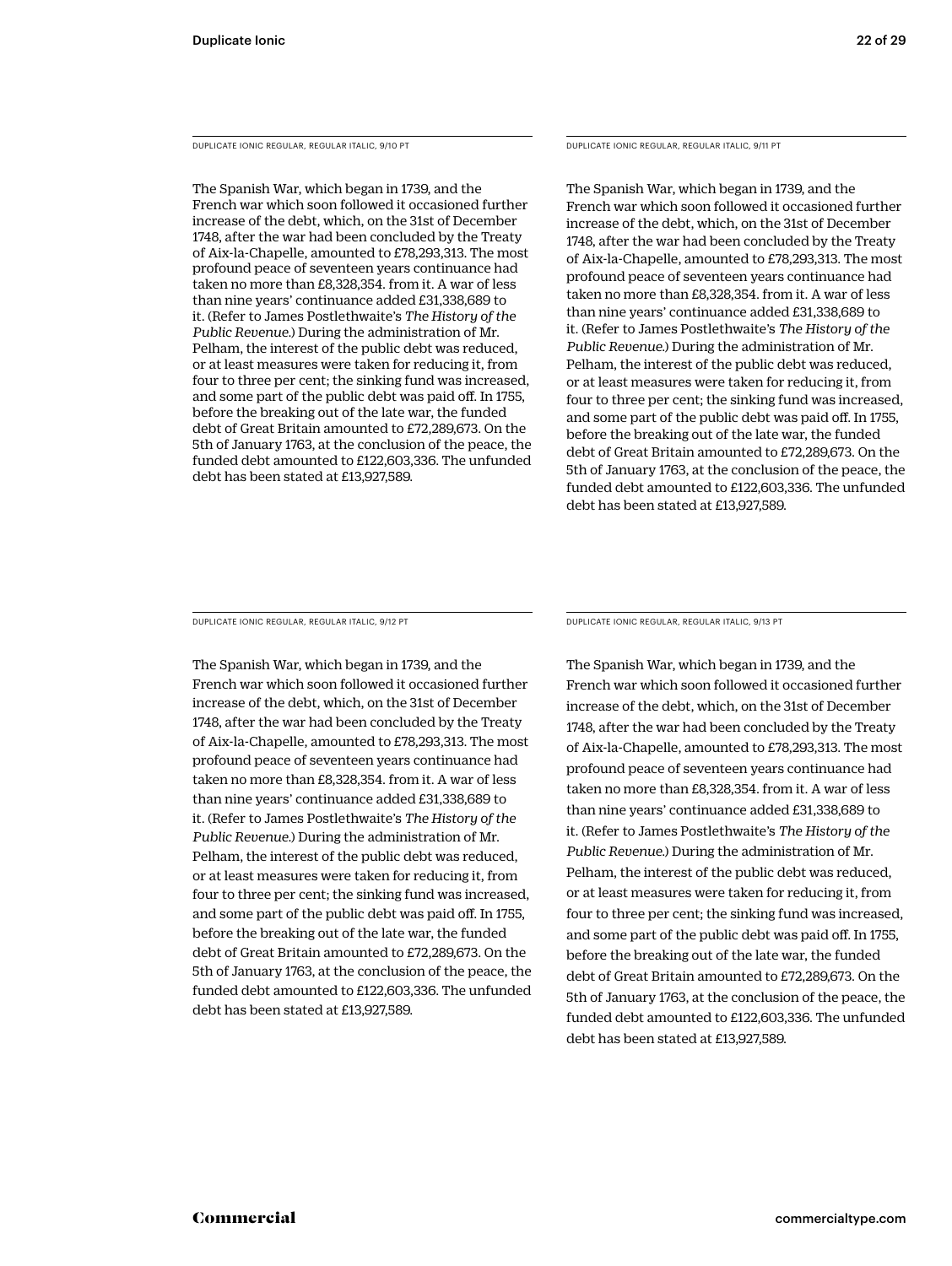#### ČESKÝ (CZECH) DUPLICATE IONIC REGULAR, REGULAR ITALIC, 9/11 PT

Ačkoli klimšova nenapsala knih mnoho, přece zná ji ta naše četbychtivá mládež tuze dobře. Zná ji zejména z knih: Z jara do léta, Kniha báchorek, Paleček a Malenka, Z ráje, Rodinná skřínka a j., a pak z různých časopisů pro mládež, do nichž velice pilně přispívá. Její práce vesměs děti naše rády čítají, poněvadž skutečně vynikají vším, čeho se na dobré četbě žádá. *Však Klimšova také pracuje s láskou, pracuje opravdově vážně a nevydá nic na světlo, co by důkladně nepodrobila soudu svému i soudu jiných*. A to právě dodává jejím prácem té pravé ceny. Nuže seznammež se se životem této tiché a skromné pracovnice, seznammež se i s jejími pěknými spisy. Klimšova narodila se 7. dne měsíce prosince roku 1851. v Poličce. Otec její byl dosti zámožným a váženým měšťanem, měltě v Poličce dům a byl dlouhá léta členem obecního zastupitelstva, ba i městským radním. *Při domě měli Klimšovi zahrádku.* Něžná matka Bohumilčina milovala totiž velice květiny a při tom lnula také velikou láskou ku zvířatům. Byla dobra, o vše, ale zvláště o děti své starostliva, při tom pilna, šetrna a skoro až příliš skromna. Podobala se, zvláště v pozdějším svém věku, na vlas těm prostosrdečným a milým paním, ženám i stařenkám staročeským, o nichž nám často naši povídkáři

#### DEUTSCH (GERMAN) DUPLICATE IONIC REGULAR, REGULAR ITALIC, 9/11 PT

Sehen wir das Gesamtbild unseres heutigen Lebens nur mit unseren Augen an, so können wir die Folgerung ziehen, daß dieses Gebilde einen chaotischen Charakter trägt, und es kann uns nicht wundern, daß diejenigen, welche sich in diesem scheinbaren Chaos unwohl fühlen, der Welt entfliehen oder sich in geistigen Abstraktionen verlieren wollen. *Doch jedenfalls muß es uns klar sein, daß diese Flucht vor der Wirklichkeit ein ebenso großer Irrtum ist wie jene Anlehnung an den reinsten Materialismus*. Weder die Flucht in das Mittelalter, noch der von verschiedenen Kunsthistorikern empfohlene Wiederaufbau des Olympos kann und die Lösung bringen. Unsere Zeit hat eine andere Mission zu erfüllen als die des Mittelalters und des Hellenismus. Um die Aufgabe unserer Zeit richtig zu verstehen, ist es notwendig, daß wir nicht nur mit unseren Augen, sondern vielmehr mit unseren innerlichen Sinnesorganen die Lebensstruktur erfassen. Haben wir einmal die Synthese des Lebens aus der Tiefe unseres Wesens gewonnen und als Inhalt von Kultur und Kunst anerkannt, so wird es uns nicht schwer fallen an Hand von Dokumenten, die uns die Tradition liefert, der Lösung des Problems näher zu kommen. Nicht wir allein ringen um die

#### DANSK (DANISH) DUPLICATE IONIC REGULAR, REGULAR ITALIC, 9/11 PT

Der var en lille havfisk af god familie, navnet husker jeg ikke, det må de lærde sige dig. Den lille fisk havde attenhundrede søskende, alle lige gamle; de kendte ikke deres fader eller moder, de måtte straks skøtte sig selv og svømme om, men det var en stor fornøjelse; vand havde de nok at drikke, hele verdenshavet, føden tænkte de ikke på, den kom nok; hver ville følge sin lyst, hver ville få sin egen historie, ja det tænkte heller ingen af dem på. *Solen skinnede ned i vandet, det lyste om dem, det var så klart, det var en verden med de forunderligste skabninger*, og nogle så gruelig store, med voldsomme gab, de kunne sluge de attenhundrede søskende, men det tænkte de heller ikke på, for ingen af dem var endnu blevet slugt. De små svømmede sammen, tæt op til hverandre, som sildene og makrellerne svømmer; men som de allerbedst svømmede i vandet og tænkte på ingenting, sank, med forfærdelig lyd, ovenfra, midt ned imellem dem, en lang, tung ting, der slet ikke ville holde op; længere og længere strakte den sig, og hver af småfiskene, som den ramte, blev kvast eller fik et knæk, som de ikke kunne forvinde. Alle småfisk, de store med, lige oppe fra havets flade og ned til dets bund, fór i forfærdelse til side; den tunge, voldsomme ting sænkede

#### ESPAÑOL (SPANISH) DUPLICATE IONIC REGULAR, REGULAR ITALIC, 9/11 PT

En esta conferencia no pretendo, como en anteriores, definir, sino subrayar; no quiero dibujar, sino sugerir. Animar, en su exacto sentido. Herir pájaros soñolientos. Donde haya un rincón oscuro, poner un reflejo de nube alargada y regalar unos cuantos espejos de bolsillo a las señoras que asisten. *He querido bajar a la ribera de los juncos. Por debajo de las tejas amarillas*. A la salida de las aldeas, donde el tigre se come a los niños. Estoy en este momento lejos del poeta que mira el reloj, lejos del poeta que lucha con la estatua, que lucha con el sueño, que lucha con la anatomía; he huido de todos mis amigos y me voy con aquel muchacho que se come la fruta verde y mira cómo las hormigas devoran al pájaro aplastado por el automóvil. Por las calles más puras del pueblo me encontraréis; por el aire viajero y la luz tendida de las melodías que Rodrigo Caro llamó "reverendas madres de todos los cantares". Por todos los sitios donde se abre la tierna orejita rosa del niño o la blanca orejita de la niña que espera, llena de miedo, el alfiler que abra el agujero para la arracada. En todos los paseos que yo he dado por España, un poco cansado de catedrales, de piedras muertas, de paisajes con alma, me puse a buscar los elementos vivos, perdurables, donde no se hiela el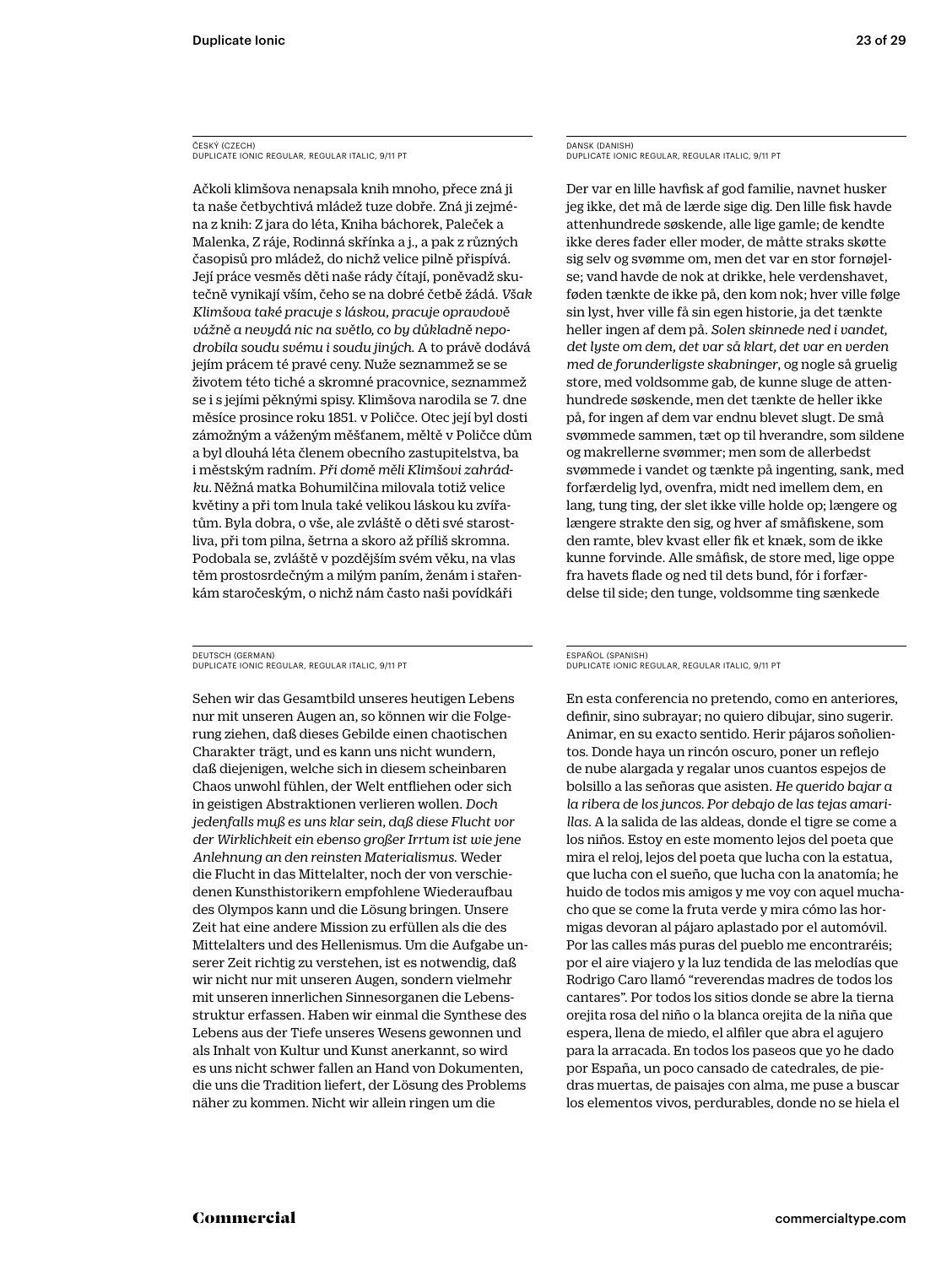FRANÇAIS (FRENCH) DUPLICATE IONIC REGULAR, REGULAR ITALIC, 9/11 PT

Dada a son origine dans le dictionnaire. C'est terriblement simple. En français cela signifie «cheval de bois». En allemand «va te faire, au revoir, à la prochaine». En roumain «oui en effet, vous avez raison, c'est ça, d'accord, vraiment, on s'en occupe», etc. *C'est un mot international. Seulement un mot et ce mot comme mouvement.* Très facile à comprendre. Lorsqu'on en fait une tendance artistique, cela revient à vouloir supprimer les complications. Psychologie Dada. Allemagne Dada y compris indigestions et crampes brouillardeuses, littérature Dada, bourgeoisie Dada et vous, très vénérés poètes, vous qui avez toujours fait de la poésie avec des mots, mais qui n'en faites jamais du mot lui-même, vous qui tournez autour d'un simple point en poétisant. Guerre mondiale Dada et pas de fin, révolution Dada et pas de commencement. Dada, amis et soi-disant poètes, très estimés fabricateurs et évangélistes Dada Tzara, Dada Huelsenbeck, Dada m'dada, Dada m'dada, Dada mhm, dada dera dada, Dada Hue, Dada Tza. Comment obtenir la béatitude ? En disant Dada. Comment devenir célèbre? En disant Dada. D'un geste noble et avec des manières raffinées. Jusqu'à la folie. Jusqu'à l'évanouissement. Comment en finir avec tout ce qui est journalisticaille, anguille,

MAGYAR (HUNGARIAN) DUPLICATE IONIC REGULAR, REGULAR ITALIC, 9/11 PT

Hajnali két órakor a segédtiszt belépett a tábornok szobájába és jelentette, hogy a járőrök elindultak a hodricsi úton. Az asztalra állított petróleumlámpa körül szétteregetett tereprajzok és jelentések hevertek, rajtuk keresztbe dobva egy ezüstgombos lovaglópálca. A tábornok a szoba közepén állt és hideg arccal hallgatta a segédtiszt szavait. Kurtára nyírt szakála rőtesen csillogott a lámpafényben. *Aranykeretes szemüvege mögül jeges nyugalommal csillámlottak elő kék szemei.* Csupa energia volt ez a hat láb magas, karcsú ember, aki egy hónap előtt vette át a feldunai hadtest parancsnokságát. De most mégis, mintha valami fáradtságot vagy inkább fásultságot árultak volna el mozdulatai. Némán bólintott s mikor a segédtiszt mögött becsukódott az ajtó, kimerülten dobta magát a kopott díványra. Két nap óta mindig talpon volt s egyik izgalom a másik után érte. A Szélakna irányában fekvő főcsapat felé haladó ellenség már egy napi előnyt nyert a Zsarnócra kirendelt zászlóalj parancsnokának ügyetlensége folytán. Első felindulásában maga vette át a zászlóalj vezényletét s negyvennyolc óra óta egy percre le nem hunyta a szemét. Izgatta az is, hogy esetleg elvágják a derékhadtól, ha ugyan be nem kerítik. A legénység pedig javarészt újoncokból áll, azok is

ITALIANO (ITALIAN) DUPLICATE IONIC REGULAR, REGULAR ITALIC, 9/11 PT

Dapprima, ripetendendo l'errore commesso in gioventù, scrisse di animali che conosceva poco, e le sue favole risonarono di ruggiti e barriti. Poi si fece più umano, se così si può dire, scrivendo degli animali che credeva di conoscere. *Così la mosca gli regalò una gran quantità di favole dimostrandosi un animale più utile di quanto si creda*. In una di quelle favole ammirava la velocità del dittero, velocità sprecata perchè non gli serviva nè a raggiungere la preda nè a garantire la sua incolumità. Qui faceva la morale una testuggine. Un'altra favola esaltava la mosca che distruggeva le cose sozze da essa tanto amate. Una terza si meravigliava che la mosca, l'animale più ricco d'occhi, veda tanto imperfettamente. Infine una raccontava di un uomo che, dopo di aver schiacciato una mosca noiosa, le gridò: "Ti ho beneficata; ecco che non sei più una mosca". Con tale sistema *era facile di avere ogni giorno* la favola pronta col caffè del mattino. Doveva venire la guerra ad insegnargli che la favola poteva divenire un'espressione del proprio animo, il quale così inseriva la mummietta nella macchina della vita, quale un suo organo. Ed ecco come avvenne. Allo scoppio della guerra italiana, Mario temette che il primo atto di persecuzione che l' I. e R. Polizia avrebbe esercitato

#### POLSKI (POLISH) DUPLICATE IONIC REGULAR, REGULAR ITALIC, 9/11 PT

Od wczoraj jakiś niepokój panuje w uliczce. Stary Mendel dziwi się i częściej niż zwykle nakłada krótką łajkę patrząc w okno. Tych ludzi nie widział on tu jeszcze. Gdzie idą? Po co przystają z robotnikami, śpieszącymi do kopania fundamentów pod nowy dom niciarza Greulicha? Skąd się tu wzięły te obszarpane wyrostki? Dlaczego patrzą tak po sieniach? Skąd mają pieniądze, że idą w pięciu do szynku? Stary Mendel kręci głową, smokcząc mały, silnie wygięty wiśniowy cybuszek. *On zna tak dobrze tę uliczkę cichą. Jej fizjonomię, jej ruch.* jej głosy, jej tętno. Wie, kiedy zza którego węgła wyjrzy w dzień pogodny słońce; ile dzieci przebiegnie rankiem, drepcąc do ochronki, do szkoły; ile zwiędłych dziewcząt w ciemnych chustkach, z małymi blaszeczkami w ręku przejdzie po trzy, po cztery, do fabryki cygar na robotę; ile kobiet przystanie z koszami na starym, wytartym chodniku, pokazując sobie zakupione jarzyny, skarżąc się na drogość jaj, mięsa i masła; ilu wyrobników przecłapie środkiem bruku, ciężkim chodem nóg obutych w trepy, niosąc pod pachą węzełki, a w ręku cebrzyki, kielnie, liny. siekiery, piły. Ba, on i to nawet wie może. ile wróbli gnieździ się w gzymsach starego browaruktóry panuje nad uliczką wysokim, poczerniałym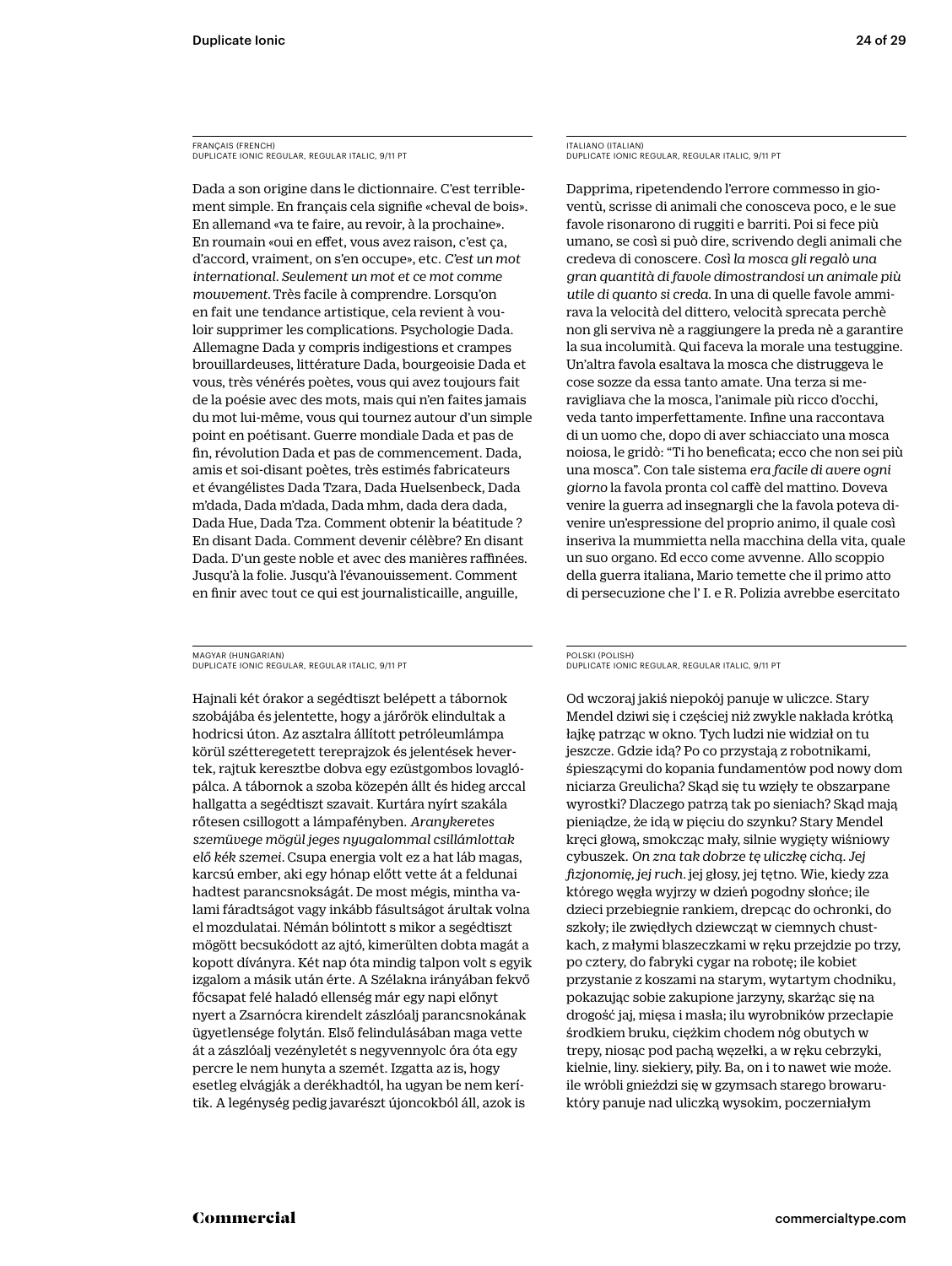PORTUGUÊS (PORTUGUESE) DUPLICATE IONIC REGULAR, REGULAR ITALIC, 9/11 PT

D. Benedita levantou-se, no dia seguinte, com a idéia de escrever uma carta ao marido, uma longa carta em que lhe narrasse a festa da véspera, nomeasse os convivas e os pratos, descrevesse a recepção noturna, e, principalmente, desse notícia das novas relações com D. Maria dos Anjos. A mala fechava-se às duas horas da tarde, *D. Benedita acordara às nove, e, não morando longe (morava no Campo da Aclamação), um escravo levaria a carta ao correio muito a tempo.* Demais, chovia; D. Benedita arredou a cortina da janela, deu com os vidros molhados; era uma chuvinha teimosa, o céu estava todo brochado de uma cor pardo- -escura, malhada de grossas nuvens negras. Ao longe, viu flutuar e voar o pano que cobria o balaio que uma preta levava à cabeça: concluiu que ventava. Magnífico dia para não sair, e, portanto, escrever uma carta, duas cartas, todas as cartas de uma esposa ao marido ausente. Ninguém viria tentá-la. Enquanto ela compõe os babadinhos e rendas do roupão branco, um roupão de cambraia que o desembargador lhe dera em 1862, no mesmo dia aniversário, 19 de setembro, convido a leitora a observar-lhe as feições. Vê que não lhe dou Vênus; também não lhe dou Medusa. Ao contrário de Medusa, nota-se-lhe o alisado simples do cabelo,

SVENSKA (SWEDISH) DUPLICATE IONIC REGULAR, REGULAR ITALIC, 9/11 PT

Klockan var mellan åtta och nio den vackra majmorgonen, då Arvid Falk efter scenen hos brodern vandrade gatorna framåt, missnöjd med sig själv, missnöjd med brodern och missnöjd med det hela. Han önskade att det vore mulet och att han hade dåligt sällskap. Att han var en skurk, det trodde han icke fullt på, *men han var icke nöjd med sig själv, han var så van att ställa höga fordringar på sig,* och han var inlärd att i brodern se ett slags styvfar, för vilken han hyste stor aktning, nästan vördnad. Men även andra tankar döko upp och gjorde honom bekymrad. Han var utan pengar och utan sysselsättning. Detta senare var kanske det värsta ty sysslolösheten var honom en svår fiende, begåvad med en aldrig vilande fantasi som han var. Under ganska obehagliga funderingar hade han kommit ner på Lilla Trädgårdsgatan; han följde vänstra trottoaren utanför Dramatiska Teatern och befann sig snart inne på Norrlandsgatan; han vandrade utan mål och gick rätt fram; snart började stenläggningen bli ojämn, träkåkar efterträdde stenhusen, illa klädda människor kastade misstänksamma blickar på den snyggt klädde personen som så tidigt besökte deras kvarter och utsvultna hundar morrade hotande mot främlingen. Mellan grupper av artillerister, arbetsSUOMI (FINNISH) DUPLICATE IONIC REGULAR, REGULAR ITALIC, 9/11 PT

He olivat ystäviä ystävyydessä, joka oli läheisempää kuin veljeys. Nello oli pieni Ardennelainen — Patras suuri Flamandilainen. He olivat saman ikäisiä vuosilla mitattuna, mutta kuitenkin toinen oli vielä nuori, toinen oli jo vanha. He olivat asuneet yhdessä koko ikänsä; molemmat he olivat orpoja ja kurjia sekä saivat leipänsä samasta kädestä. *Se oli ollut heidän siteensä alku, heidän ensimmäinen sympatian säikeensä;* se oli vahvistunut päivä päivältä ja kasvanut heidän mukanaan kiinteänä ja erottamattomana niin, että he alkoivat rakastaa toisiansa erittäin paljon. Heidän kotinsa oli pieni mökki pienen Flamandilaisen kylän reunalla, peninkulman päässä Antverpenistä. Kylä sijaitsi leveiden laidunkaistaleiden ja viljavainioiden välissä, ja sen läpi virtaavan suuren kanavan reunamilla kasvoi pitkät rivit tuulessa taipuvia poppeleita ja tervaleppiä. Siinä oli parikymmentä maatilaa ja taloa, joiden ikkunaluukut olivat kirkkaan vihreät tai taivaansiniset ja katot ruusunpunaiset tai mustavalkoiset sekä seinät niin valkoisiksi maalatut, että ne loistivat auringossa kuin puhdas lumi. Kylän keskustassa oli tuulimylly pienellä sammalta kasvavalla rinteellä, se oli maamerkkinä kaikelle ympäröivälle tasamaalle. Mylly oli kerran maalattu helakanpunaiseksi, siivet

#### TÜRKÇE (TURKISH) DUPLICATE IONIC REGULAR, REGULAR ITALIC, 9/11 PT

Sadık genç, araladığı kapıyı çekince, yine birden kararan sanduka sükunu içinde, İskender Paşa, galeyansız ibadetine başlardı. Artık dünyaya dair hiçbir ümidi kalmamıştı. İstediği yalnız bir iman selametiydi. *Vâkıa korkak bir adam değildi. Ama, muhakkak bir ölümü her gün, her saat, her dakika, hatta her saniye beklemek… Onun cesaretini kırmış, sinirlerini zayıflatmıştı.* Düşündükçe, ensesinde soğuk bir satırın sarih temasını duyar gibi oluyordu. Bu sarih temas silinirken karşısına kendi boğuk hayali gelirdi; gözleri patlamış, kavuğu bir tarafa yuvarlanmış, boynu yağlı bir kement ile sıkılmış, ayağından pabuçları çıkmış, ipek kuşağı çözülmüş, karanlık, köpüklü ağzından siyah dili sarkmış bir naaş… İskender Paşa'nın yerde sürünen ölüsü! Titrer, gözlerini oğuşturur, yine salât-ü selamlarını çekmeye başlardı. Yakın akıbetinin bu uzvî hatırası o kadar bariz, o kadar kuvvetliydi ki… Çocukluğunun saf muhayyilesini süsleyen cennet bahçelerini, hûri, gılman alaylarını, Tûba ağacını, Sırat köprüsünü şimdi düşünemiyordu bile… Zihni durmuştu. Sinirleri, beyni pek yorgundu. Yemek yiyemiyordu. Boğazına kurşundan bir yumruk tıkanmıştı. Yalnız ara sıra su içerdi. Abdestini tazelemeye kalktığı zamanlar dizleri çözülüyor, gözlerinde karanlık, kırmızı benekler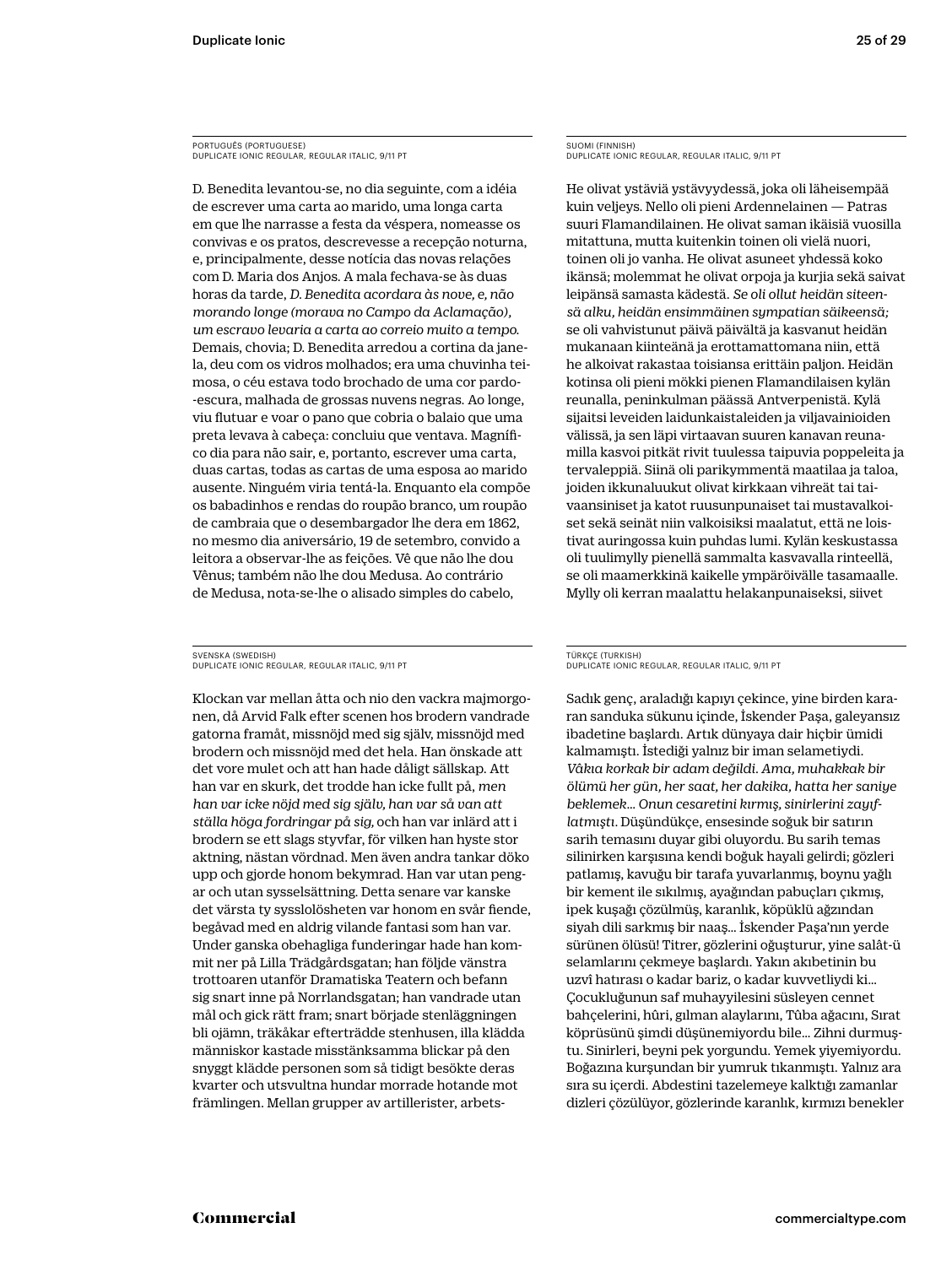| <b>UPPERCASE</b>                               | ABCDEFGHIJKLMNOPQRSTUVWXYZ                                                                                                    |  |  |  |  |
|------------------------------------------------|-------------------------------------------------------------------------------------------------------------------------------|--|--|--|--|
| LOWERCASE                                      | abcdefghijklmnopqrstuvwxyz                                                                                                    |  |  |  |  |
| STANDARD PUNCTUATION                           | $[12,2;---()$ []{}/ \&@*""'',,«»<> \$•¶†‡©®®™                                                                                 |  |  |  |  |
| ALL CAP PUNCTUATION                            |                                                                                                                               |  |  |  |  |
| LIGATURES                                      | fb ff fh fi fj fk fl ffb ffh ffi ffj ffk ffl                                                                                  |  |  |  |  |
| PROPORTIONAL LINING<br>default figures         | \$£€¥1234567890¢f%‰ <sup>ao</sup> #°<+=-×÷>≈≠≤≥'"                                                                             |  |  |  |  |
| <b>TABULAR LINING</b>                          | $$EE\P 1234567890$ $gf$ %% < + = - x ÷ > = $\neq$ $\leq$ $\geq$ ,.:; ()[] $\}$                                                |  |  |  |  |
| PREBUILT FRACTIONS                             | $\frac{1}{2}$ $\frac{1}{3}$ $\frac{2}{3}$ $\frac{1}{4}$ $\frac{3}{4}$ $\frac{1}{8}$ $\frac{3}{8}$ $\frac{5}{8}$ $\frac{7}{8}$ |  |  |  |  |
| <b>NUMERATORS &amp;</b><br><b>DENOMINATORS</b> | H1234567890/1234567890                                                                                                        |  |  |  |  |
| <b>SUPERSCRIPT &amp;</b><br><b>SUBSCRIPT</b>   | H1234567890+- H <sub>1234567890+-</sub>                                                                                       |  |  |  |  |
| STYLISTIC ALTERNATES                           | CR ag ª CĆĆĈĊČŔŖŘ àáâãäåāăgåĝğġģ                                                                                              |  |  |  |  |
| ACCENTED UPPERCASE                             | ÁÂÀÄÅÃĂĀĄÅÆÆÇĆČĈĊĎĐÉÊÈËĚĖĒĘĞĜĢĠ<br>ĦĤÍÎÌÏĪĮĨĬĴĶŁĹĽĻĿÑŃŇŅŊÓÔÒÖŐŐŌØŹŒŔŘŖ<br>ŠŚŞŜŞÞŤŢŦÚÛÙÜŬŰŨŲŮŨŴŴŴŴÝŶŸIJŽŹŻ                     |  |  |  |  |
| ACCENTED LOWER CASE                            | áâàäåããāaåææçćčĉċďđðéêèëěeęğĝġġħĥıíîìïiiįĩĭi<br>ĵjķłĺľļŀñńňn'nŋóôòöõőōøǿœŕřŗßšśşŝşþťţŧúûùüŭű<br>ūųůũẃŵẁẅýŷỳÿijžźż             |  |  |  |  |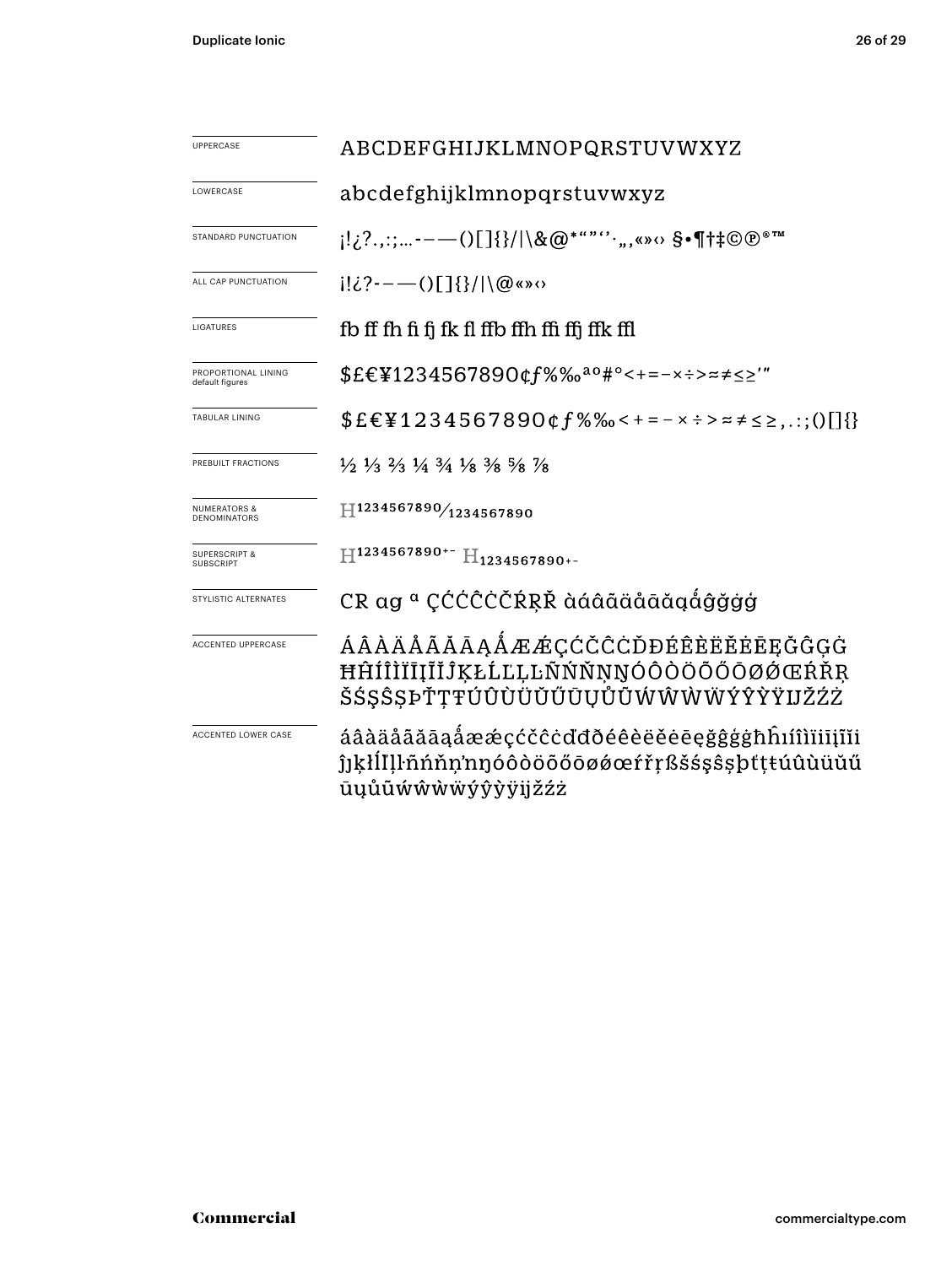| UPPERCASE                                      | ABCDEFGHIJKLMNOPQRSTUVWXYZ                                                                                                    |  |  |  |  |  |
|------------------------------------------------|-------------------------------------------------------------------------------------------------------------------------------|--|--|--|--|--|
| LOWERCASE                                      | abcdefghijklmnopqrstu vwxyz                                                                                                   |  |  |  |  |  |
| STANDARD PUNCTUATION                           | $[12?,$ ;;…- $---()$ []{}/ \&@*""'`,,«» $\circ$ \$•¶†‡©®®™                                                                    |  |  |  |  |  |
| ALL CAP PUNCTUATION                            | $i!i$ ?--—()[]{}/ \@«» $\circ$                                                                                                |  |  |  |  |  |
| LIGATURES                                      | fb ff fh fi fi fk fl ffb ffh ffi ffi ffk ffl                                                                                  |  |  |  |  |  |
| PROPORTIONAL LINING<br>default figures         | $$EE\Psi1234567890$ $gf\%$ % $a\circ$ # $\diamond$ + = – x $\div$ > $\approx$ $\neq$ $\leq$ $'$ "                             |  |  |  |  |  |
| <b>TABULAR LINING</b>                          | $$E\epsilon$ \{1234567890¢f%%<+=-x :> = $\neq$ $\leq$ ; 0[[{}                                                                 |  |  |  |  |  |
| PREBUILT FRACTIONS                             | $\frac{1}{2}$ $\frac{1}{3}$ $\frac{2}{3}$ $\frac{1}{4}$ $\frac{3}{4}$ $\frac{1}{8}$ $\frac{3}{8}$ $\frac{5}{8}$ $\frac{7}{8}$ |  |  |  |  |  |
| <b>NUMERATORS &amp;</b><br><b>DENOMINATORS</b> | H1234567890/1234567890                                                                                                        |  |  |  |  |  |
| <b>SUPERSCRIPT &amp;</b><br><b>SUBSCRIPT</b>   | H1234567890+- H <sub>1234567890+-</sub>                                                                                       |  |  |  |  |  |
| STYLISTIC ALTERNATES                           | CR x CĆĆĈĊČŔŖŘ &                                                                                                              |  |  |  |  |  |
| <b>ACCENTED UPPERCASE</b>                      | ÁÂÀÄÅÃĂĀĄÅÆÆÇĆČCCĎĐÉÊÈËĔĒĘĞĜĢG<br>ĦĤÍÎÌÏĪĮĨĬĴĶŁĹĽĻĿÑŃŇŅŊÓÔÒÖÕŐŌØŐŒŔŘŖ<br>ŠŚŞŜȘÞŤŢŦÚÛÙÜŬŰŪŲŮŨŴŴŴŴÝŶŶŸIJŽŹŻ                     |  |  |  |  |  |
| <b>ACCENTED LOWER CASE</b>                     | áâàäåããāąåææçćčĉċďđðéêèëĕēęğĝģġħĥıíîìïiī<br>įĩĭiĵjķłĺľḷŀñńňṇ'nŋóôòöõőōøǿœŕřŗßšśşŝşþťṭŧúûùü<br>ŭűūųůũώŵẁẅýŷỳÿijžźż             |  |  |  |  |  |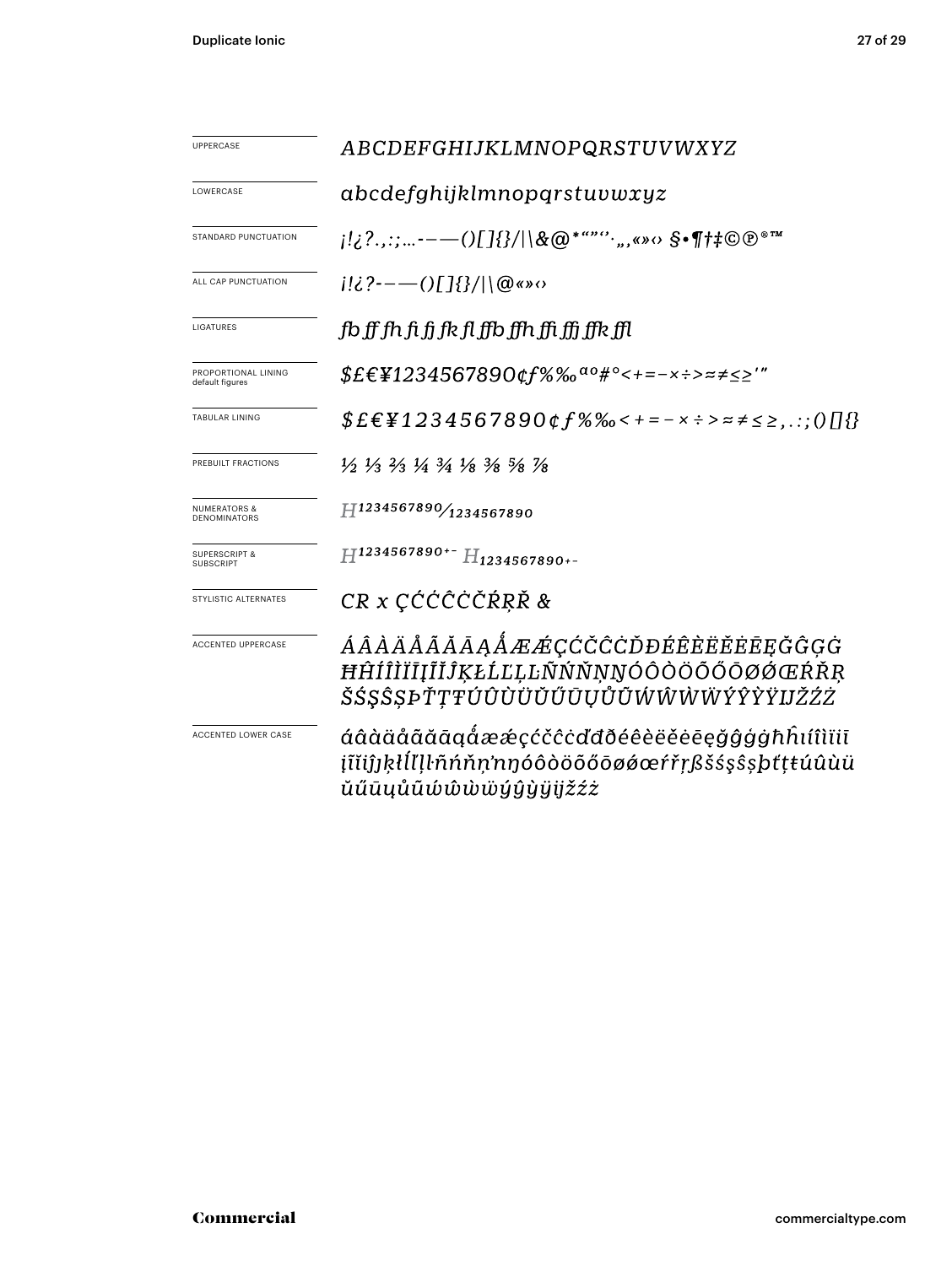| <b>OPENTYPE FEATURES</b><br><b>FAMILY WIDE</b>        | <b>DEACTIVATED</b>                        |                                     | <b>ACTIVATED</b>                                     |                                   |  |
|-------------------------------------------------------|-------------------------------------------|-------------------------------------|------------------------------------------------------|-----------------------------------|--|
| ALL CAPS<br>opens up spacing, moves<br>punctuation up | $\chi$ Ham & «Eggs» @ [just] £8?          |                                     | $\lambda$ HAM & «EGGS» @ [JUST] £8?                  |                                   |  |
| PROPORTIONAL LINING<br>default figures                | Sale Price:<br>Originally:                | \$3,460 €1,895<br>\$7,031 £9,215    | Sale Price:<br>Originally:                           | \$3,460 €1,895<br>\$7,031 £9,215  |  |
| <b>TABULAR LINING</b>                                 | Sale Price:<br>Originally:                | \$3,460 €1,895<br>\$7,031 £9,215    | Sale Price:<br>Originally:                           | $$3,460$ €1,895<br>\$7,031 £9,215 |  |
| <b>FRACTIONS</b><br>ignores numeric date format       | 21/03/10 and 21/18 460/920                |                                     | $21/03/10$ and $2\frac{1}{18}$ $460/920$             |                                   |  |
| SUPERSCRIPT/SUPERIOR                                  | $x158 + y23 \times z18 - a4260$           |                                     | $X^{158} + Y^{23} \times Z^{18} - Z^{4260}$          |                                   |  |
| SUBSCRIPT/INFERIOR                                    | $x158 \div y23 \times z18 - a4260$        |                                     | $X_{158} \div Y_{23} \times Z_{18} - \lambda_{4260}$ |                                   |  |
| <b>DENOMINATOR</b><br>for making arbitrary fractions  | 0123456789 0123456789                     |                                     | 0123456789 0123456789                                |                                   |  |
| NUMERATOR<br>for making arbitrary fractions           |                                           | 0123456789 0123456789               | 0123456789 0123456789                                |                                   |  |
| LANGUAGE FEATURE<br>Polski (Polish) kreska accent     | ŚLADY ŹRÓDŁA możliwość                    |                                     | ŚLADY ŻRÓDŁA możliwość                               |                                   |  |
| LANGUAGE FEATURE<br>Română (Romanian) s accent        | INSUȘI conștiință științifice             |                                     | ÎNSUȘI conștiință științifice                        |                                   |  |
| <b>OPENTYPE FEATURES</b><br>ROMAN & ITALIC            | <b>DEACTIVATED</b>                        |                                     | <b>ACTIVATED</b>                                     |                                   |  |
| STYLISTIC SET 08<br>alternate C                       | PLACE PALEČEK ÇÖZÜLMÜŞ                    |                                     | PLACE PALEČEK ÇÖZÜLMÜŞ                               |                                   |  |
| STYLISTIC SET 11<br>alternate R                       |                                           | COURT RIGHT DOBŘE RIGAS             | COURT RIGHT DOBŘE RIGAS                              |                                   |  |
| <b>OPENTYPE FEATURES</b><br>ROMAN ONLY                | <b>DEACTIVATED</b>                        |                                     | <b>ACTIVATED</b>                                     |                                   |  |
| STYLISTIC SET 01<br>alternate a (single story)        | 2 <sup>a</sup> Pluralization alternatives |                                     | $2a$ Pluralization alternatives                      |                                   |  |
| STYLISTIC SET 05<br>alternate g                       | Foggy gilded greenery değildi             |                                     |                                                      | Foggy gilded greenery değildi     |  |
| STYLISTIC ALTERNATES<br>Illustrator/Photoshop         |                                           | Royally Courting Replacement        | Royally Courting Replacement                         |                                   |  |
| <b>OPENTYPE FEATURES</b><br><b>ITALIC ONLY</b>        | <b>DEACTIVATED</b>                        |                                     | <b>ACTIVATED</b>                                     |                                   |  |
| STYLISTIC SET 07<br>alternate x                       |                                           | <i>Expressively excusing excess</i> | Expressively excusing excess                         |                                   |  |
| STYLISTIC ALTERNATES<br>Illustrator/Photoshop         | Coaxing Relaxing Realization              |                                     | Coaxing Relaxing Realization                         |                                   |  |

#### Commercial commercialtype.com